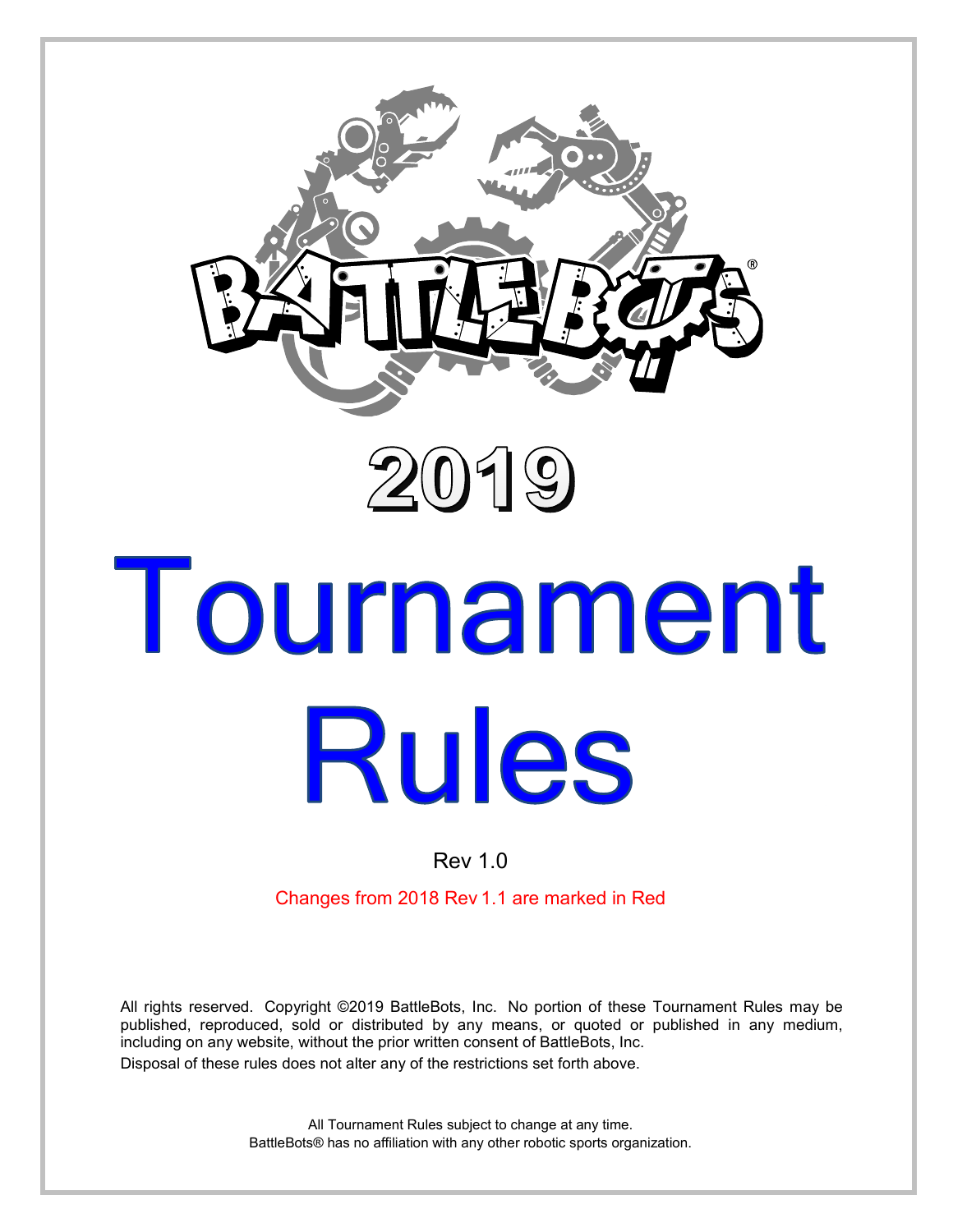# **Tournament Rules**

# BattleBots 2019

# **Table of Contents**

| 1.0 |     |  |
|-----|-----|--|
|     | 1.1 |  |
|     | 1.2 |  |
|     | 1.3 |  |
|     | 1.4 |  |
|     | 1.5 |  |
|     | 1.6 |  |
|     | 1.7 |  |
| 2.0 |     |  |
|     | 2.1 |  |
|     | 2.2 |  |
|     | 2.3 |  |
|     | 2.4 |  |
|     | 2.5 |  |
|     | 2.6 |  |
|     | 2.7 |  |
|     | 2.8 |  |
| 3.0 |     |  |
|     | 3.1 |  |
|     | 3.2 |  |
|     | 3.3 |  |
|     | 3.4 |  |
|     | 3.5 |  |
|     | 3.6 |  |
|     | 3.7 |  |
|     | 3.8 |  |
|     | 3.9 |  |
|     |     |  |
|     |     |  |
| 4.0 |     |  |
|     | 4.1 |  |
|     | 4.2 |  |
|     | 4.3 |  |
|     | 4.4 |  |
|     | 4.5 |  |
| 5.0 |     |  |
|     | 5.1 |  |
|     | 5.2 |  |
|     | 5.3 |  |
|     | 5.4 |  |
|     | 5.5 |  |
|     | 5.6 |  |
|     | 5.7 |  |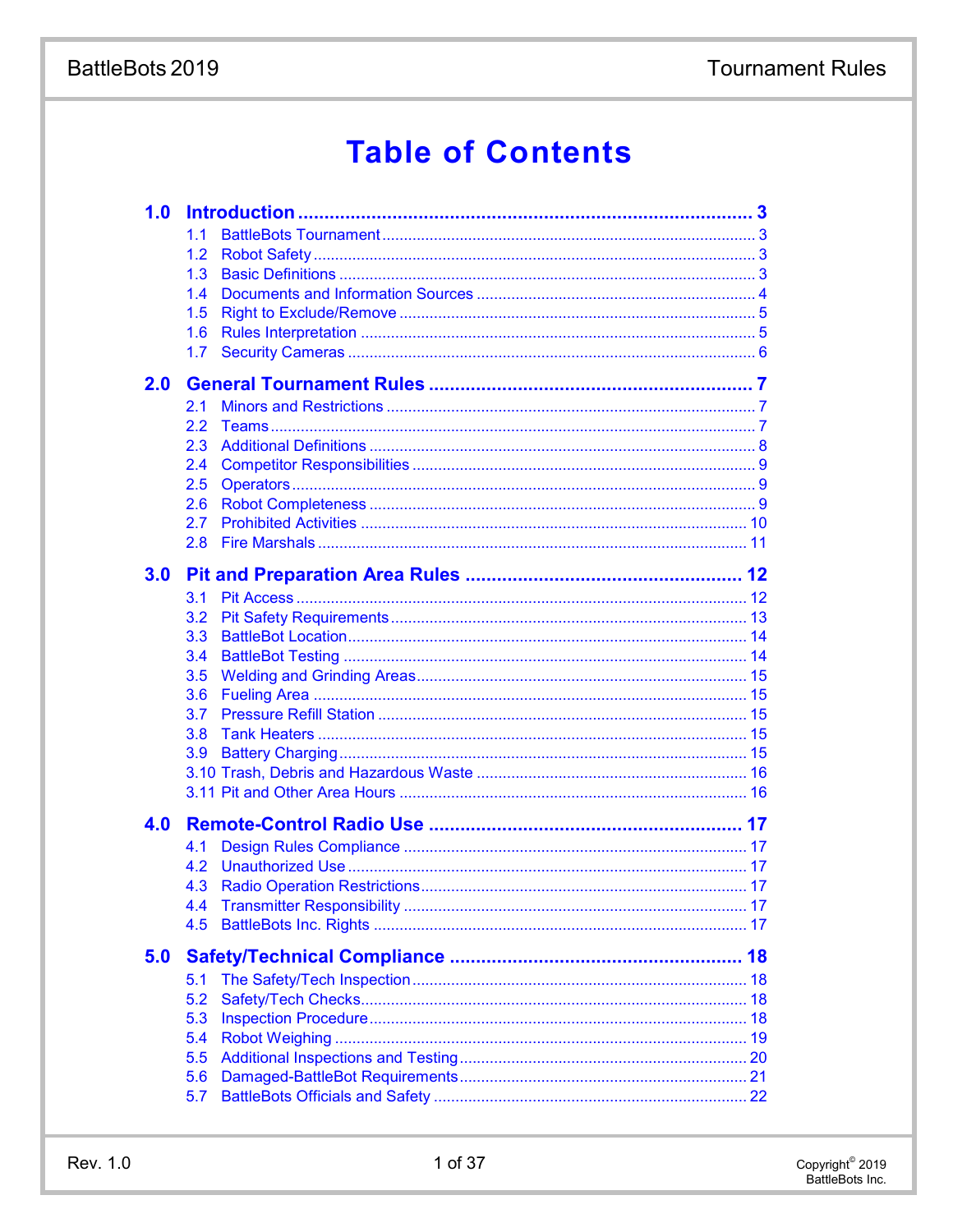## BattleBots 2019

| 6.0 |     |  |
|-----|-----|--|
|     | 6.1 |  |
|     | 6.2 |  |
|     | 6.3 |  |
|     | 6.4 |  |
|     | 6.5 |  |
|     | 6.6 |  |
| 7.0 |     |  |
|     | 7.1 |  |
|     | 7.2 |  |
|     | 7.3 |  |
|     | 7.4 |  |
|     | 7.5 |  |
|     | 7.6 |  |
|     | 7.7 |  |
|     | 7.8 |  |
|     | 7.9 |  |
| 8.0 |     |  |
|     | 8.1 |  |
|     | 8.2 |  |
|     | 8.3 |  |
|     | 8.4 |  |
|     | 8.5 |  |
|     | 8.6 |  |
|     | 8.7 |  |
|     | 8.8 |  |
|     | 8.9 |  |
| 9.0 |     |  |
|     | 9.1 |  |
|     | 9.2 |  |
|     | 9.3 |  |
|     | 9.4 |  |
|     |     |  |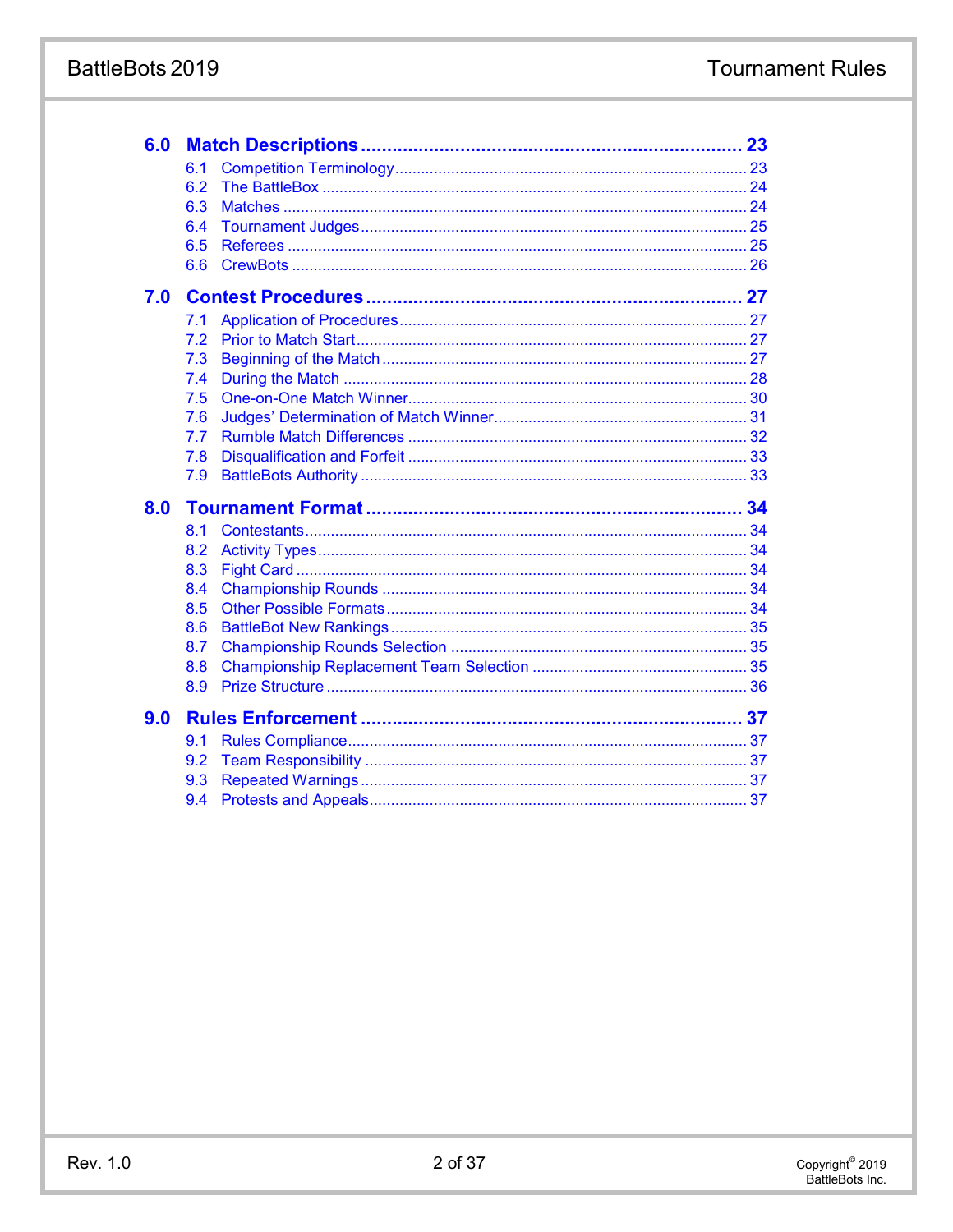# **1.0 Introduction**

**These Tournament Rules describe the basic definitions and procedures to be used at the BattleBots 2019 contest. Note also that there may be additional documents that pertain to these Tournament Rules that participants may be required to acknowledge and/or sign.**

**Additional explanations, definitions, procedures and requirements may be added in future releases of the Tournament Rules.**

#### 1.1 **BattleBots Tournament**

A BattleBots Tournament celebrates the sport of robotic combat through a contest of battling machines. Teams design, build and control combat robots to demonstrate their creativity, engineering skills and driving ability.

#### 1.2 **Robot Safety**

The safety of all concerned must be considered at all times during the design, construction, testing, shipping, preparation, maintenance, staging, activation, competition, deactivation and any other activity involving a combat robot. Common sense and safety awareness are foremost in all areas of construction and operation. BattleBots Inc. shall have the right to make and implement any modifications to the Tournament and/or Program that it deems necessary, in its sole and absolute discretion, in order to maintain the general safety of all individuals attending the Tournament and/or Program.

**Building and operating combat robots can be dangerous. Team members understand and agree that they will not build or operate a combat robot unless they are qualified to do so. Teams are solely responsible for their robot at all times whether or not has been inspected for safety or otherwise by BattleBots Inc. The Team members' responsibility includes all matters of safety, condition, design, conformity to law, operation, merchantability and fitness for use and for any particular purpose.**

**In addition, Team members under the age of 18 will have some limitations placed on the activities in which they are allowed to participate.**

#### 1.3 **Basic Definitions**

The definitions below are used throughout these Tournament Rules. These definitions may be modified or further defined in subsequent sections of this document.

#### 1.3.1 **BattleBots Inc.**

The term "BattleBots Inc." shall include the corporate entity BattleBots Inc., BattleBots Inc. executives (including without limitation the CEO and President) and designees.

#### 1.3.2 **Producer**

The term "Producer" shall collectively include Greetings Media, LLC, Whalerock Studios, LLC and each of their respective officers, employees, and designees.

#### 1.3.3 **BattleBots Officials**

The term "BattleBots Officials" or "Officials" refers to BattleBots Inc. executives, Producer's executives, and those persons designated by BattleBots Inc. and/or Producer to perform certain duties at the Tournament and in relation to the Program.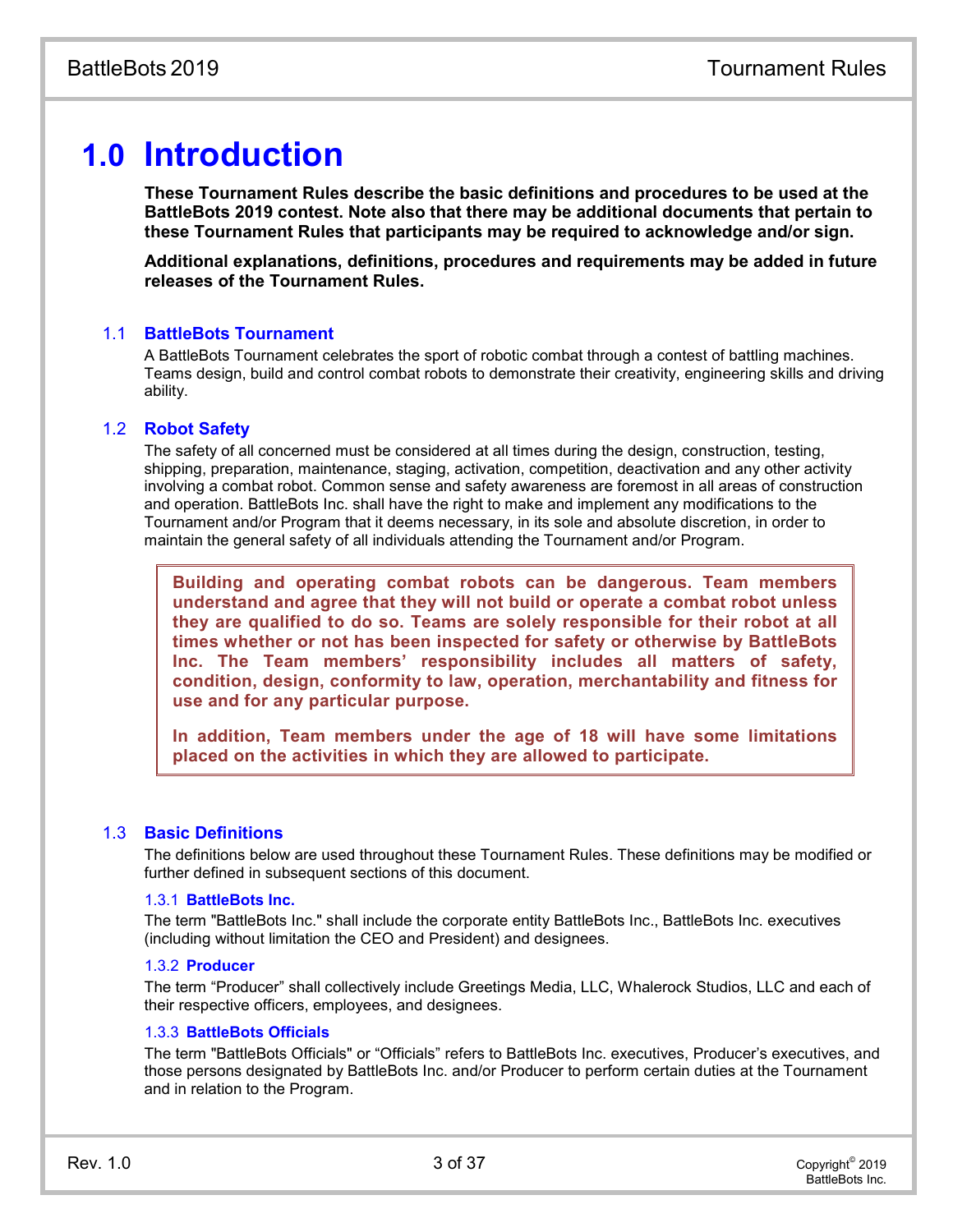#### 1.3.4 **BattleBot**

The term "BattleBot" refers to a combat robot that has been selected to potentially participate in the Tournament. The term "Robot" may also be used to indicate a BattleBot. The terms can refer to a single machine, or to a combination of multiple machines that compete as a single entity.

#### 1.3.5 **Team**

A "Team" is a group of **2 or more** people associated with the design, construction, operation and/or support of a single BattleBot competing in the Tournament. The terms "BattleBot", "Robot" and "Team" may be used interchangeably at times in these Tournament Rules (e.g., if a BattleBot is disqualified, then the Team associated with that BattleBot will also be disqualified).

#### 1.3.6 **Primary Applicant**

The term "Primary Applicant" describes the person chosen by each Team to manage the Team's entry into the Tournament. This is assumed to be the same person as the "Primary Applicant" on the Teams' application to enter the Tournament. If not, BattleBots Inc. has to be notified of, and approve, the change.

#### 1.3.7 **Entrant**

An "Entrant" is a Team that has been selected to enter a BattleBot and compete in the Tournament. Entrant may refer to the Team as whole or to each individual member of the Team. For describing certain Tournament activities in this document, the term "Entrant" may also refer to an Alternate (ref. 1.3.7).

#### 1.3.8 **Alternate**

An "Alternate" is a Team that has been selected to serve as a back-up in the case that an Entrant is unable to compete in the Tournament. If an Alternate is needed, BattleBots Inc. will select the replacement Team.

#### 1.3.9 **Competitor**

"Competitor" refers to one or more members of a Team that is competing as an Entrant or Alternate in the Tournament.

#### 1.3.10 **Tournament**

The term "Tournament" includes all activities by Competitors and their BattleBots during all the prescribed days of on-location preparation and combat robot competition.

#### 1.3.11 **Program**

The term "Program" includes all Tournament activities, and in addition the activities of all BattleBots Officials and their affiliates, as well as the televised production and exhibition of the Tournament and its related activities.

#### 1.4 **Documents and Information Sources**

Multiple documents and information sources define the requirements for participation in the Tournament. All Entrants must be familiar with the contents of these documents and sources.

#### 1.4.1 **Primary Documents**

The primary documents governing the Tournament are:

- a. These BattleBots Tournament Rules ("Tournament Rules") that define the operational rules for a safe, fair and efficient Tournament.
- b. The BattleBots Design Rules ("Design Rules") define the requirements specific to the design and construction of a combat robot that is potentially eligible to compete in the Tournament.

The Tournament Rules and the Design Rules shall be referred to collectively herein as the "Rules".

#### 1.4.2 **Potential Competitor Responsibilities**

It is the sole responsibility of every potential Competitor to verify that they are referencing the last-updated version of the Primary Documents.

It is also each potential Competitor's responsibility to ensure that BattleBots Inc. has an up-to-date email address for that Team, and to regularly check the BattleBots website and their email.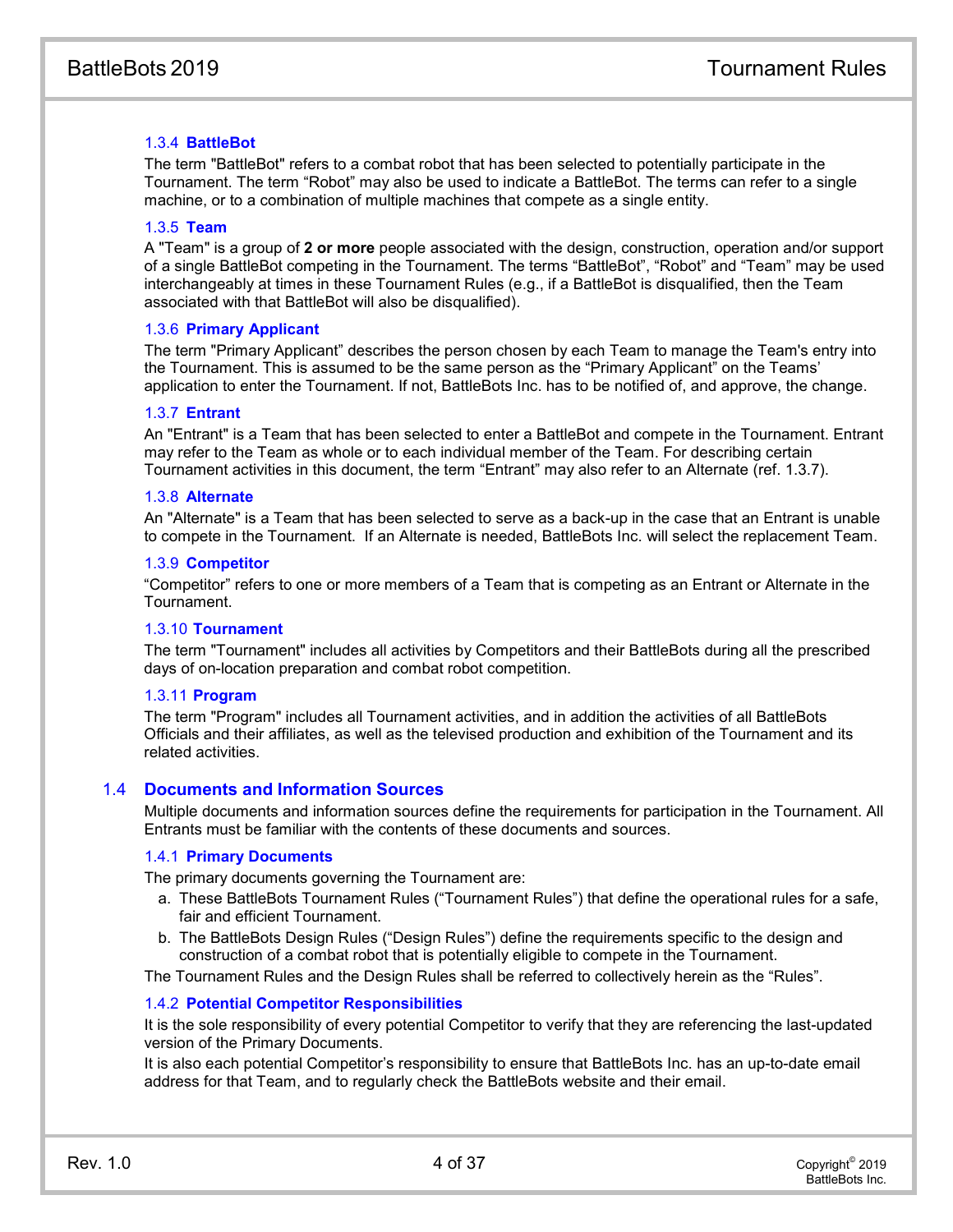#### 1.4.3 **Rules Violation**

A violation of any rule in connection with the Tournament (including without limitation, any of the Rules) or a breach of any agreement or representation made by an Entrant or Alternate in any agreement relating to the Program (including without limitation in the Participant Agreement and any and all representations and warranties therein) may, in the sole discretion of BattleBots Officials, result in penalties up to and including the Entrant's removal from the Tournament/Program and/or forfeiture and/or return of any prize awarded (if any), even if already awarded.

#### 1.4.4 **Prize Forms**

Each Team Member will be required to fill out and sign his/her Team's Team Member & Prize Allocation Form prior to commencement of the Tournament. The Team Member Prize & Allocation Form specifies how that Team wants its prizes (if any) allocated amongst the Team Members. Only Team members listed on the Team Member & Prize Allocation Form are eligible to receive a prize (if any).

Additionally, prior to the awarding of any Tournament prizes, each Team member entitled to part of the prize will be required to execute a Prize Acceptance Form outlining the amount of the total prize that the Team is entitled to, and portion of the Team prize to which the individual Team member is entitled.

#### 1.5 **Right to Exclude/Remove**

Authorized BattleBots Officials may exclude from competition any combat robot that, due to its design, construction or usage, they judge to be a hazard to safe competition, even if that robot has met all of the requirements in the Design Rules or any other BattleBots Inc. document. The foregoing shall not limit Official's right to, at any time, exclude or remove from the Tournament any Robot or Team for any reason and without explanation. Decisions of BattleBot officials in this regard are final and not subject to challenge or appeal.

#### 1.6 **Rules Interpretation**

#### 1.6.1 **Applicability**

Rules outlined in these Primary Documents supersede any corresponding previously-published Rules regarding Tournament operations.

#### 1.6.2 **Overlapping/Conflicting Requirements**

A reasonable effort is made to ensure that the requirements in all Rules are consistent with each other. However, in case of an inconsistency:

- a. If any provisions in the Rules appear to overlap, then the effective requirement will be the combination of all of the overlapping requirements, as determined by BattleBots officials.
- b. If any provisions in the Rules appear to conflict, then the effective requirement will be the most restrictive of the conflicting requirements, as determined by BattleBots officials.

#### 1.6.3 **Additional Requirements**

At the discretion of BattleBots Officials, additional rules, restrictions and/or requirements may be applied to all Competitors and/or their Robots at any time and without prior notice.

#### 1.6.4 **Final Authority**

BattleBots Inc. and Producer shall have final authority over the interpretation and application of all Rules and decisions regarding the Rules shall be made by BattleBots Inc. and Producer in their sole and absolute discretion. Decisions by BattleBots Inc. and Producer in regards to the interpretation and application of the Rules, the Tournament and the Program shall be final and not subject to challenge or appeal.

#### 1.6.5 **Rule Changes**

BattleBots Inc. and Producer reserve the right, at any time, to change, add to, delete from, modify or amend these and any other Rules at their sole and absolute discretion. BattleBots Inc. and/or Producer will make commercially reasonable efforts to have any Rules changes available to all Competitors within a reasonable time.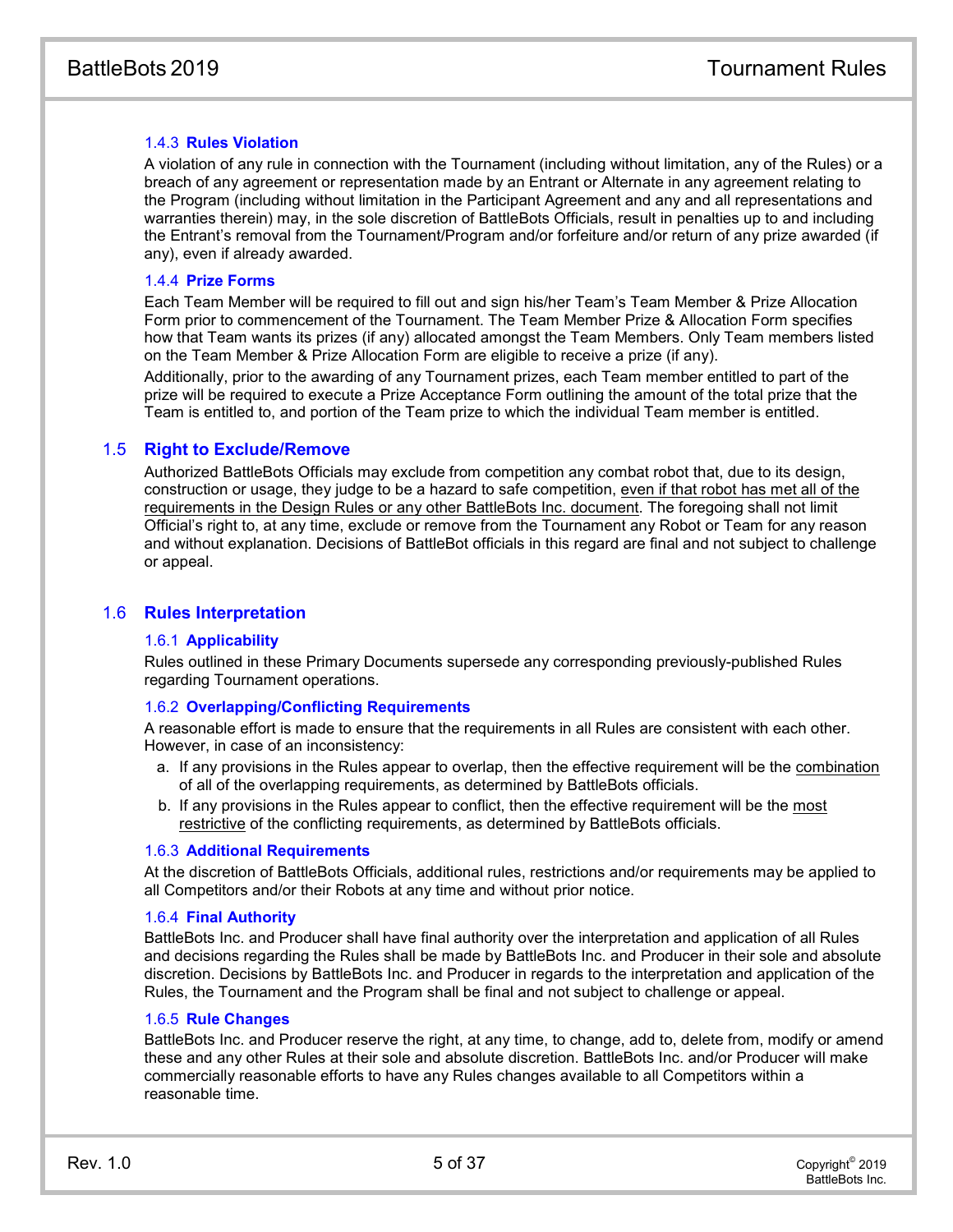#### 1.6.6 **Rules Clarification**

If a proposed Robot's configuration or component design is not adequately addressed by the rules set forth in the Design Rules, it is the Entrant's responsibility to contact BattleBots Inc. for clarification in advance of constructing the combat Robot.

The sole responsibility of BattleBots Inc. will be to notify the requestor if the proposed combat Robot design does not comply with the applicable Design Rules. BattleBots Inc. will not provide any guarantees that an entry will be accepted to compete in the Tournament.

No "waivers", release forms or other documents will be issued to allow a Robot to compete if that Robot does not meet the Design Rules requirements as interpreted by BattleBots Inc. in its sole and absolute discretion.

#### 1.7 **Security Cameras**

Teams are hereby notified that there may be video and audio recording security cameras at any location in and around the Tournament premises.

**By participating in the Tournament and Program, each Competitor agrees that all decisions regarding the Tournament and the Program including, but not limited to, eligibility determinations, the selection of Entrants and Alternates, all judging and safety determinations, match-ups, seeding and match play, the awarding of any prize, penalties or disqualifications, Competitor/Team removal, substitution, and/or elimination, these Rules and rule interpretations, the interruption, resumption, cancellation or postponement of any game play, the handling of technical difficulties or other errors are at the sole and exclusive discretion of BattleBots Inc. and Producer, and are final, binding and not subject to appeal.**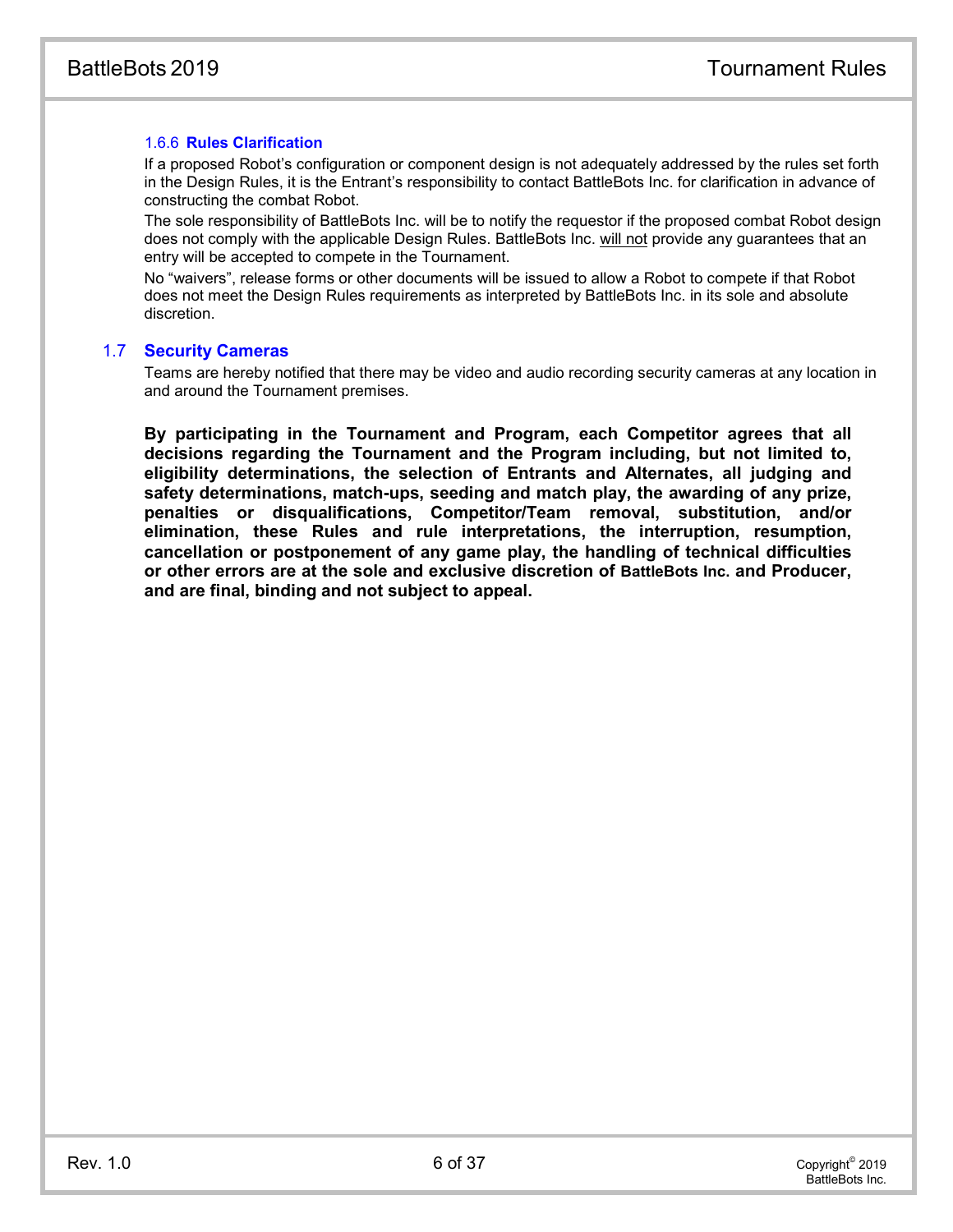# **2.0 General Tournament Rules**

#### 2.1 **Minors and Restrictions**

#### 2.1.1 **Minor Definition**

A "Minor" is defined as a person less than **18 years** old. Minors are allowed to be Team members, provided that they have the written approval of both the Primary Applicant and the Minor's parent or legal guardian.

#### 2.1.2 **Supervising Adult**

A "Supervising Adult" is a Team member **21 years** or older who is responsible for no more than **2 Minors** on the Team. Thus, if there are more than two Minors on the Team, there will need to be more than one Supervising Adult.

Each Supervising Adult must understand their limits and responsibilities defined herein, and takes full responsibility for the actions of any Minors under his/her charge.

While supervising any Minors, a Supervising Adult cannot at the same time be participating in any way in the supervision, preparation, repair, transport, or testing of any Robot.

#### 2.1.3 **Minors' Participation Rules**

Minors less than **8 years** old are not allowed in the Pit Area, or any other area where BattleBots are being repaired, transported or operated.

Minors **8 years** old or more are allowed to work on the preparation and repair of their Team's BattleBot, under the direct watch of the Supervising Adult. Such repair and preparation can only involve the use of basic hand tools.

The Supervising Adult may request that a Minor under their supervision be allowed to use low-powered hand tools such as a soldering iron or electric drill. BattleBots officials will evaluate the skill and maturity of the Minor, and may agree to allow that specific Minor to use specific tools, in the exercise of their sole discretion.

Minors cannot enter the BattleBox or any testing area during the Activation or Deactivation (ref. 2.3.4) of any BattleBot.

#### 2.2 **Teams**

Tournament Teams and Team members are subject to the following:

#### 2.2.1 **Team Name**

All Team names must be approved by BattleBots Inc. The Team name must be unique and not be identical or very similar to the name of a previously-registered Team. The name also cannot be identical or very similar to any commercially-trademarked name.

BattleBots Inc. reserves the right to require the renaming of any Team whose name it deems inappropriate, offensive or conflicting.

Once a Team has been accepted for entry into the Tournament, the Team's name cannot be changed, unless they receive written permission from BattleBots Inc.

#### 2.2.2 **Team Technical Expertise**

One member or a combination of members of the Team must have knowledge and understanding of all of the technical aspects of the Team's BattleBot.

#### 2.2.3 **Team Size Limits**

A Team must consist of a minimum of **2 people**, at least one who is not a Minor.

There are no specific limits to the maximum number of people that may be on any Team. However, there are limits on the number and age of Team members who can be on a Pit Crew (ref. "2.1.3 Minors' Participation Rules" and ["3.1.4](#page-12-0) [Pit Crew Members"](#page-12-0)).

#### 2.2.4 **Team Personnel**

No person can be a member of more than one Team.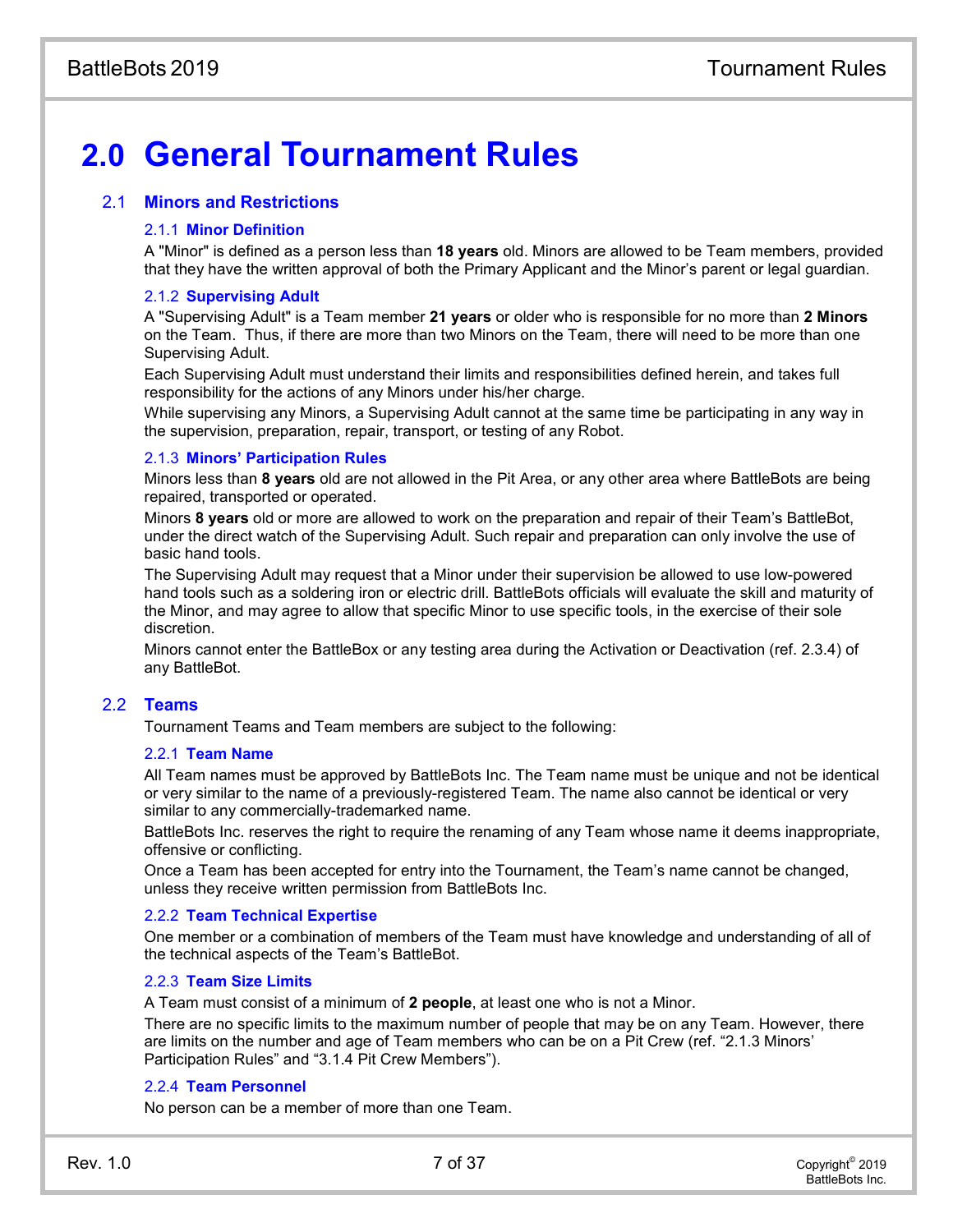#### 2.3 **Additional Definitions**

Below are additional definitions of terms used throughout this document. Many are explained in more detail in other sections.

#### 2.3.1 **BattleBox**

The "BattleBox" (also referred to as the "Arena") is the enclosed area in which combat takes place between two or more BattleBots. The BattleBox may also be made available for Robot testing purposes.

#### 2.3.2 **Driving Platform**

The "Driving Platform" is an area adjacent to the BattleBox from where the Team members operate their BattleBots and any associated equipment.

Depending upon the type of contest in the Arena, BattleBots Inc. will limit the number of members from each Team who can be on the Driving Platform during that contest.

#### 2.3.3 **Test Box**

A "Test Box" is a special enclosed, armored area used for testing the operation of a single BattleBot. Test Box usage is strictly regulated. There may be more than one Test Box.

#### 2.3.4 **Activation and Deactivation**

"Activation" of a Robot is the process of using switches or other means to provide power to a Robot's weapons and mobility systems. "Deactivation" is the reverse of Activation, where all power is removed from the Robot's weapons and mobility systems.

#### 2.3.5 **Disqualification**

"Disqualification" or being "Disqualified" means that, at a minimum, a Team's Robot is no longer allowed to compete in the Tournament.

#### 2.3.6 **Expulsion**

"Expulsion" or being "Expelled" means that one or more Team members is to leave the Tournament premises for the duration of the Tournament.

#### 2.3.7 **Fuel-Powered Engine**

An internal combustion engine that runs on gasoline.

#### 2.3.8 **Match**

A "Match" is a competition between two or more BattleBots. Refer to "6.0 Match Descriptions".

#### 2.3.9 **MiniBot**

A MultiBot Segment that weighs **20** pounds or less.

#### 2.3.10 **MultiBot**

A Team entry that consists of two or more Robots that operate cooperatively to compete as a single BattleBot.

#### 2.3.11 **MultiBot Segment**

An independently-operated Robot that is part of a MultiBot.

#### 2.3.12 **Operators**

"Operators" refers to the Team members who control the Team's BattleBot during a Match.

#### 2.3.13 **Pit Area**

The "Pit Area" refers to the areas within which each Team's BattleBot and associated support equipment are prepared, maintained, stored and tested during a Tournament. Further definitions and specifications of the Pit Area are described in "3.1.1 Pit Area".

#### 2.3.14 **Pit Crew**

The "Pit Crew" includes those Team members who provide direct support work for a combat Robot at the Tournament.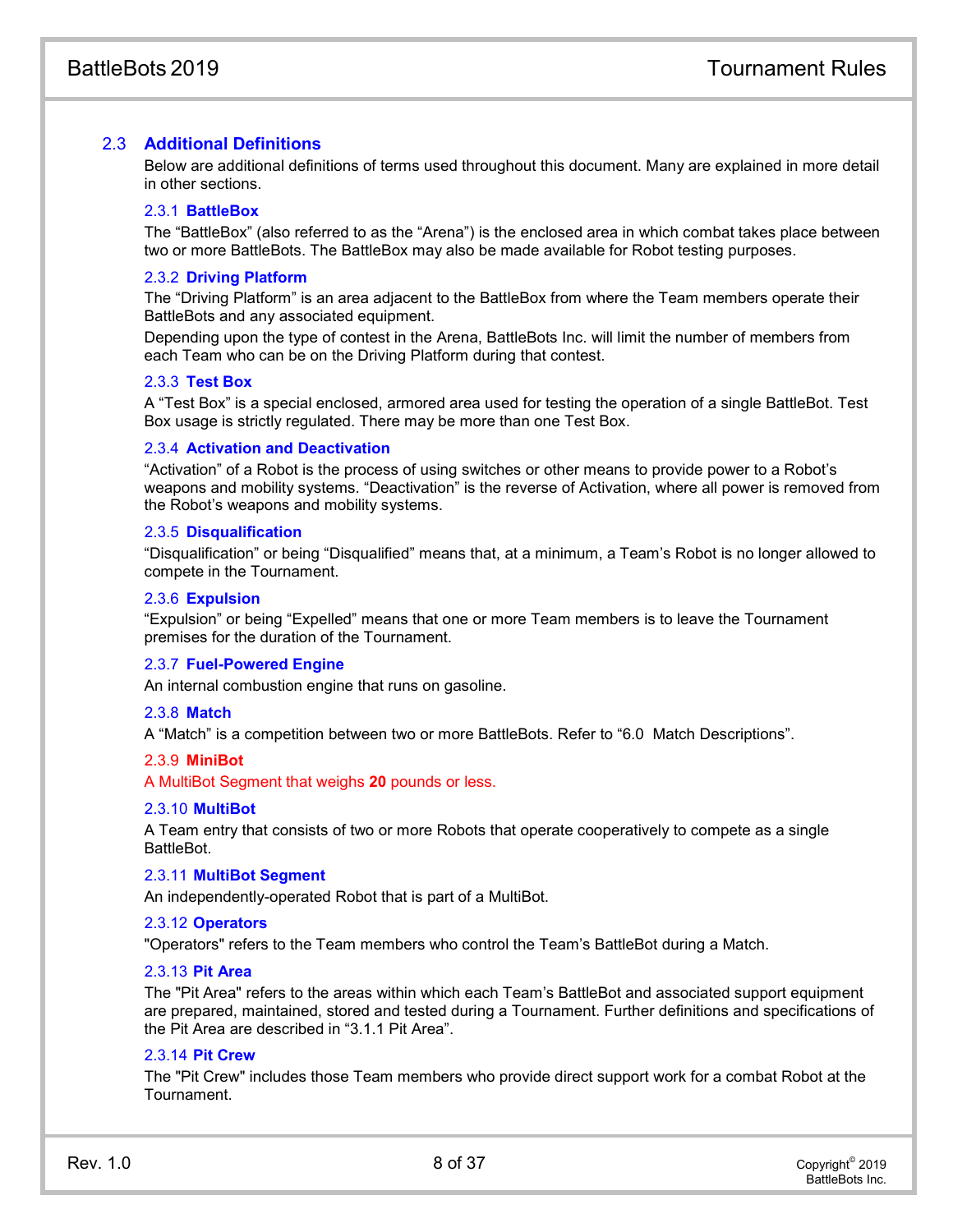#### 2.4 **Competitor Responsibilities**

All Competitors at the Tournament have certain duties and responsibilities.

#### 2.4.1 **Response to Officials**

Competitors must follow the verbal instructions of BattleBots Officials at all times.

#### 2.4.2 **Regulations, Rules and Procedures**

Competitors are ultimately responsible for knowing the Rules of the Tournament/Program, including without limitation the regulations, rules and procedures as defined in this and other official BattleBots Inc. documents, including emails and web pages, as well as each of the Primary Documents.

#### 2.4.3 **Promptness**

Competitors are responsible for showing up on time for all meetings, inspections, ceremonies or other events that require their participation.

#### 2.4.4 **Knowing Match Times**

Competitors are ultimately responsible for knowing when their Match will take place, and for having their BattleBot combat-ready at least **30 minutes** in advance of the scheduled time.

*Note: BattleBots Inc. will provide ways for Competitors to learn approximately when their Matches are scheduled. However, some Matches cannot be scheduled until a previous Match's outcome has been determined.*

#### 2.4.5 **Pit Crew Member Availability**

Each Team must have a person available at their designated Pit Table during periods when inspections or contests are taking place. At other times, the Team must leave a note on their Pit Table with the phone numbers and/or locations where key Pit Crew members can be found.

If a Team's BattleBot is scheduled for a Match and BattleBots Officials cannot find any member of the Pit Crew, the Team will Forfeit the Match.

#### 2.4.6 **Informing Officials**

Competitors are responsible for immediately informing the appropriate BattleBots Officials of any problems with remote-control radios, their BattleBot, or any other factor that could affect the Team's participation.

#### 2.5 **Operators**

Multiple members of the same Team may control a BattleBot during a Match. "Operators" refers to the Team members who control their BattleBot. The number of Operators is limited to the number of members allowed on the Pit Crew for that Team, as defined in ["3.1.4](#page-12-0) [Pit Crew Members"](#page-12-0).

The plural form ("Operators") may refer to a single person who is the only one controlling the BattleBot. When the singular form is used ("Operator"), it always refers to one person.

"Operators" also includes any Team member who is using additional equipment to "target" an opponent Robot, or who is controlling Arena hazards.

#### 2.5.1 **Operators' Positions**

Operators may only control a Robot from the designated "Driver's Platforms" adjacent to the BattleBox.

#### 2.6 **Robot Completeness**

Each BattleBot must be designed to be complete, and not be dependent upon components from any other Robot competing at the Tournament.

#### 2.6.1 **Sharing of Parts**

A BattleBot, including its remote-control system, must not contain any parts from any other Robot that is still eligible to compete in Tournament elimination Matches. Thus, a BattleBot may utilize parts from another only if that other Robot has been eliminated from Match competition.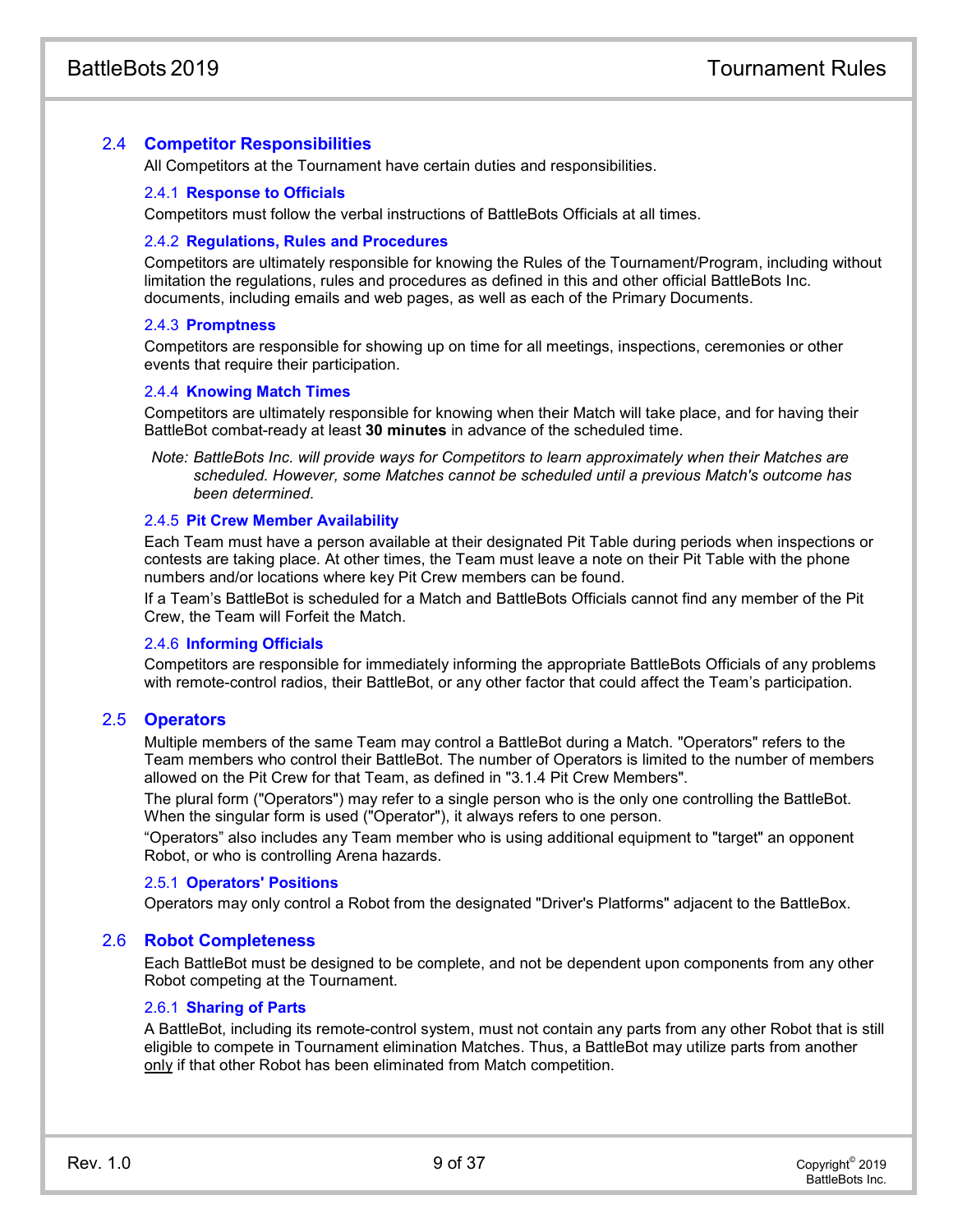#### 2.6.2 **Sharing of a Transmitter**

Two BattleBots cannot be required to use the same remote-control transmitter unit.

#### 2.7 **Prohibited Activities**

BattleBots Inc. expects all Competitors to act in a safe and legal manner. The actions of a single Team member may be grounds for Disqualification or Expulsion of the entire Team.

The following activities are prohibited; violation of any of these terms may result in Competitor and/or Team Disqualification, as determined by BattleBots Inc. and/or Producer in their sole and absolute discretion.

#### 2.7.1 **Unruly Behavior**

Fighting, belligerence, threat of physical violence or other unruly behavior, including abusive physical contact with any BattleBots Official, will not be tolerated and can result in the immediate Expulsion of the offending Team member's entire Team from the Tournament.

#### 2.7.2 **Vehicles in Pit Areas**

Scooters, bicycles, skateboards, skates and similar vehicles cannot be used in any of the Pit Areas. In addition, powered vehicles such as Segways, hoverboards or powered scooters cannot be used or stored in the Pit Areas.

The only exceptions are wheelchairs (manual and powered) occupied by disabled persons, and vehicles used by authorized personnel for Tournament operations.

#### 2.7.3 **Running and Playing**

Running in the Pit Area, except in an emergency, is not allowed. Running while carrying a charged pneumatic tank, or any sharp or otherwise dangerous part, may result in the revoking of the Pit Pass of the offender.

Engaging in horseplay, tossing balls or other items, or operating remote-control vehicles or equipment in the Pit Area is also not allowed.

#### 2.7.4 **Team Property**

No Team member may deliberately touch, handle or otherwise come in contact with the BattleBot, parts, tools or other equipment belonging to another Team, without the explicit verbal authorization from a member of the other Team.

#### 2.7.5 **Smoking**

Use of either tobacco products, nicotine vapor devices (e-cigarettes) or similar non-nicotine delivery devices is specifically prohibited in any of the Pit Areas, and in any other indoor or nearby outdoor area that is marked as "No Smoking".

#### 2.7.6 **Alcohol Use**

No alcohol may be consumed at the Tournament by any Team member at any time. In addition, no alcoholic beverage may be brought into any of the Pit Areas.

A Team member under the influence of alcohol is not allowed in any of the Pit Areas, and cannot participate in any activity involving the preparation, transport or operation of any Robot at the Tournament.

#### 2.7.7 **Illegal Drugs**

No possession of illegal drugs or other substances or any use thereof will be tolerated at any time or place during the entire production, on camera or off. Penalty is immediate dismissal of the entire Team of the offender from the Competition and Program.

#### 2.7.8 **Firearms and Explosives**

No firearms, weapons, explosives or other dangerous items or materials of any kind may be possessed or brought to any Tournament location by any Competitor or anyone else other than authorized law enforcement personnel.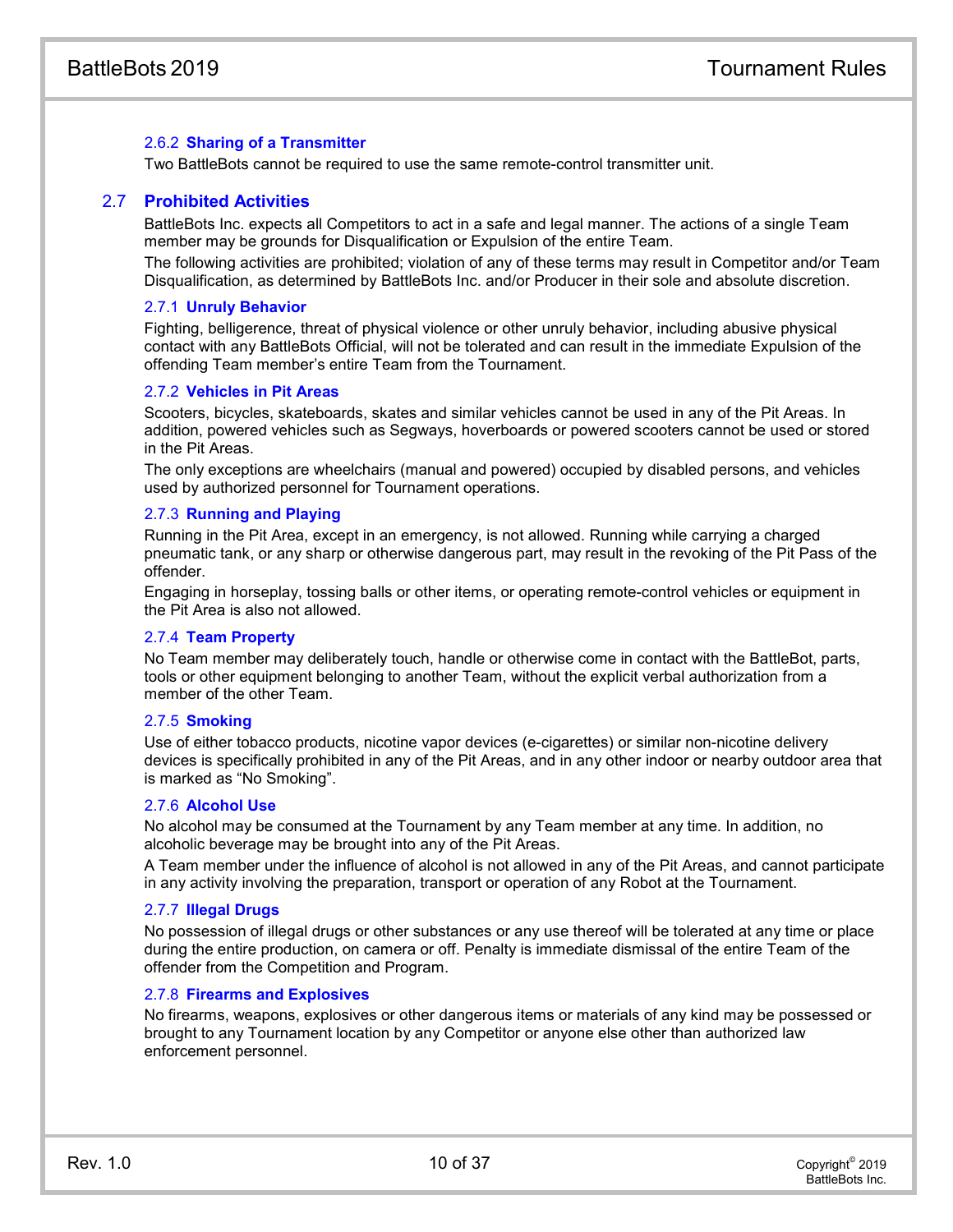#### 2.7.9 **Lasers**

Deliberate pointing of any laser at any other person at the Tournament will not be tolerated and may result in the immediate Expulsion of the offending Team member's entire Team from the Tournament.

#### 2.7.10 **No Pets**

No pets of any kind are allowed anywhere at the Tournament. The only exception is a certified service dog being used to assist a disabled person.

#### 2.8 **Fire Marshals**

For fire safety and to comply with local and state ordinances, Fire Marshals may place additional requirements or restrictions on any or all persons at the Tournament.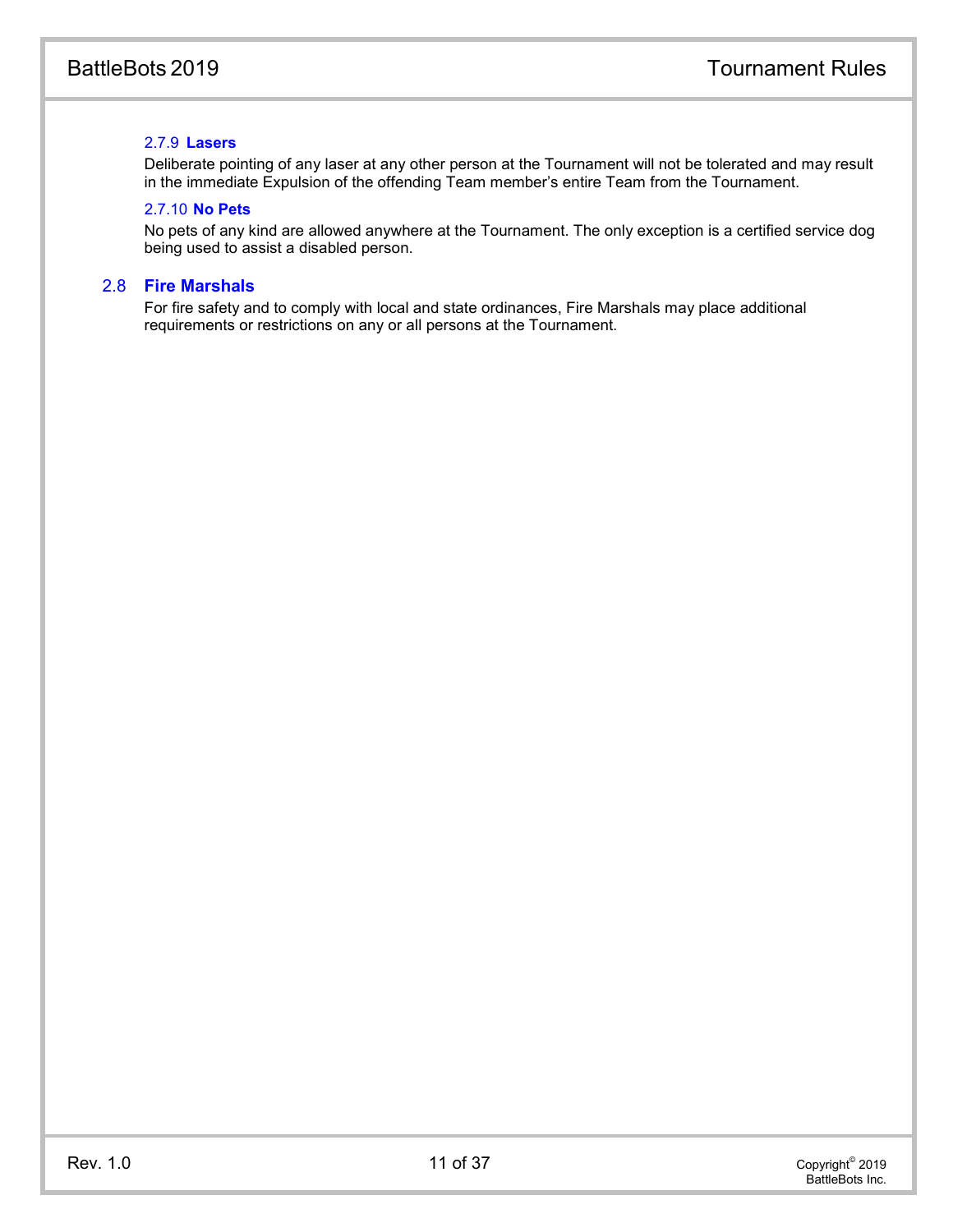# **3.0 Pit and Preparation Area Rules**

#### 3.1 **Pit Access**

#### 3.1.1 **Pit Areas**

The term "Pit Area" refers to several areas within and near the Tournament premises. These include:

- a. The "Main Pit Area" where BattleBots are stored and prepared for combat.
- b. The "Welding and Grinding Area" where all welding or grinding or sawing operations are to be performed.
- c. The "Battery Charging Area", where all batteries, regardless of type, are to be charged.
- d. The "Pressure Refill Station", where all charging of pressurized gasses is to take place.
- e. The "Fueling Area" where all filling of flammable gasses or liquids is to take place.
- f. Any other location where a BattleBot is being prepared, repaired, or tested.

#### 3.1.2 **Testing Area**

The "Testing Area" is generally not considered to be a Pit Area. It has much stricter access and usage requirements, as described in the section "3.4 BattleBot Testing" below.

#### 3.1.3 **Pit Table**

The "Pit Table" refers to the specific table in the Main Pit Area that is assigned by BattleBot Inc. to a specific Team's BattleBot. For identification purposes, each table is labeled with a number. This number must not be obscured or removed.

Each Team member is responsible for any and all activities that occur at or near the Team's Pit Table.

#### <span id="page-12-0"></span>3.1.4 **Pit Crew Members**

The "Pit Crew" refers to those members of a Team who work on the Team's BattleBot. Different Team members may alternate between being on the Pit Crew. The Pit Crew is defined by those people wearing Pit Passes.

#### 3.1.5 **Pit Passes**

The "Pit Passes" are laminated cards issued by BattleBots Inc. to each Team. A Pit Pass is required to be worn and visible at all times when a Team member is in the Pit Area. However, Pit Passes should not be worn when activating or deactivating a Robot.

Each Team will be provided up to **5 Pit Passes**. However a Team will not receive any more Pit Passes than there are Team members. Pit Passes are exchangeable between members of the same Team. Individual Pit Passes are revocable by BattleBots Inc. at any time.

#### 3.1.6 **Pit Access Limits**

No Team member can be in a Pit Area without a Pit Pass.

#### 3.1.7 **Transferring a Pit Pass**

Any Team member caught transferring their Pit Pass to a person not on their Team will be required to turn in their Pit Pass and leave any Pit Area immediately. No replacement Pit Pass for the Team will be issued.

#### 3.1.8 **Non-Team Pit Access**

Subject to safety requirements and considerations, friends and family of Team members ("Visitors") may be allowed into certain designated Pit Areas if they have received prior approval from BattleBots Inc. and Producer, and they are escorted by a Team member with a Pit Pass. There is a limit of 2 Visitors per escort.

Other persons invited by BattleBots Inc. ("Invitees") may be allowed in the Pit Areas if they are escorted by BattleBots Officials.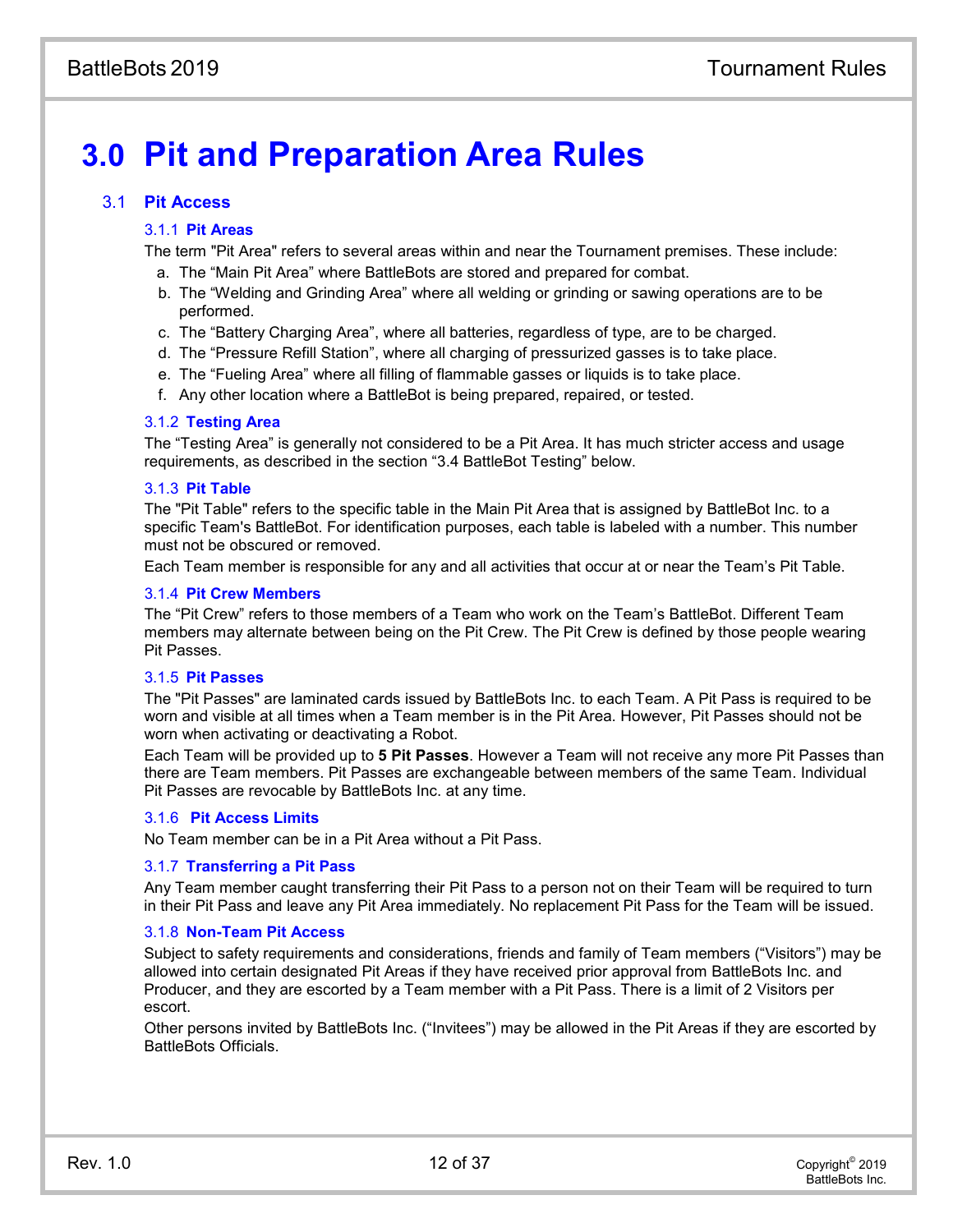#### 3.2 **Pit Safety Requirements**

It is expected that Pit Crew members will practice safety and exhibit common sense at all times. However, certain specific safety requirements must be adhered to in the Pit Areas, as specified below.

#### 3.2.1 **Pit Pass Revocation**

BattleBots Inc. reserves the right to permanently or temporarily revoke the Pit Pass of any Team member caught violating any of the Pit Safety Requirements defined herein.

#### 3.2.2 **Eye/Face Protection**

All persons working, standing or moving through the Pit Areas must at all times wear shatterproof safety glasses or face masks.

Corrective-lens eyeglasses are not considered to be a substitute for safety glasses unless the eyeglasses have shatterproof lenses and some degree of side-entry protection.

#### 3.2.3 **Foot Protection**

All persons in the Pit Area must at all times be wearing closed-toe shoes with full soles. Bare feet, socksonly, sandals and open-toe shoes are specifically prohibited in any Pit Area, the Test Box or the Arena.

#### 3.2.4 **Runaway Prevention**

When any Robot is being stored at its Pit Table, all Robot motion system wheels/tracks/legs/etc. must be suspended in the air, with a clearance of at least **1/4 inch**, such that the Robot is incapable of translational motion even if its motion system is moving.

#### 3.2.5 **Protective Covers/Restraints**

All sharp objects and edges of the Robot must have the Safety Covers installed, all pinch hazards must be blocked, and any Safety Restraints must be installed.

The only exception is when a Pit Crew member is working on a specific Robot part that requires removal of a cover, block or restraint.

#### 3.2.6 **Welding/Grinding/Sanding**

No welding or power grinding/sanding of any kind is to be done except in the Welding and Grinding Area. This includes grinding and sanding of plastic and fiber composite materials (e.g. Lexan, fiberglass, Kevlar, etc.).

Drilling a small number of holes at a Pit Table is allowed, provided that all shavings fall within the Team's Pit Table area and are cleaned up immediately after the drilling operation is complete.

#### 3.2.7 **No Robot Activation**

Under no circumstances can a BattleBot be Activated or operated except in a designated Testing Area. Any switch or plug that activates the motion or weapon system must not be turned on or connected in the Pit Area. Such systems may only be Activated in the BattleBox or in a designated Testing Area. Refer to section ["3.4 BattleBot Testing"](#page-14-0).

If the BattleBot employs pneumatic or hydraulic systems, the downstream system must not be pressurized in the Pit Area. That is: all shut-off valves must be closed and all pressure-relief valves must be opened. A BattleBot pneumatic or hydraulic actuation system may only be pressurized in the BattleBox or Test Box.

#### 3.2.8 **BattleBot Pressure Tanks**

Pressurized primary pneumatic storage tanks specifically for use in a Robot are allowed in the Main Pit Area provided that:

- a. Any tank is completely undamaged, as defined in "5.6.5 Pneumatic Systems".
- b. The pressure in any tank does not exceed the limit specified in the Design Rules.
- c. Each tank has an attached pressure relief valve or a burst disk.
- d. Each tank is either properly installed in a Robot or is placed in a container that prevents it from moving.

All pneumatic tanks in the Main Pit Area, whether discharged or not, must either be installed in a Robot or placed in a secure container. There must be no pressure storage tanks lying about loose at any time.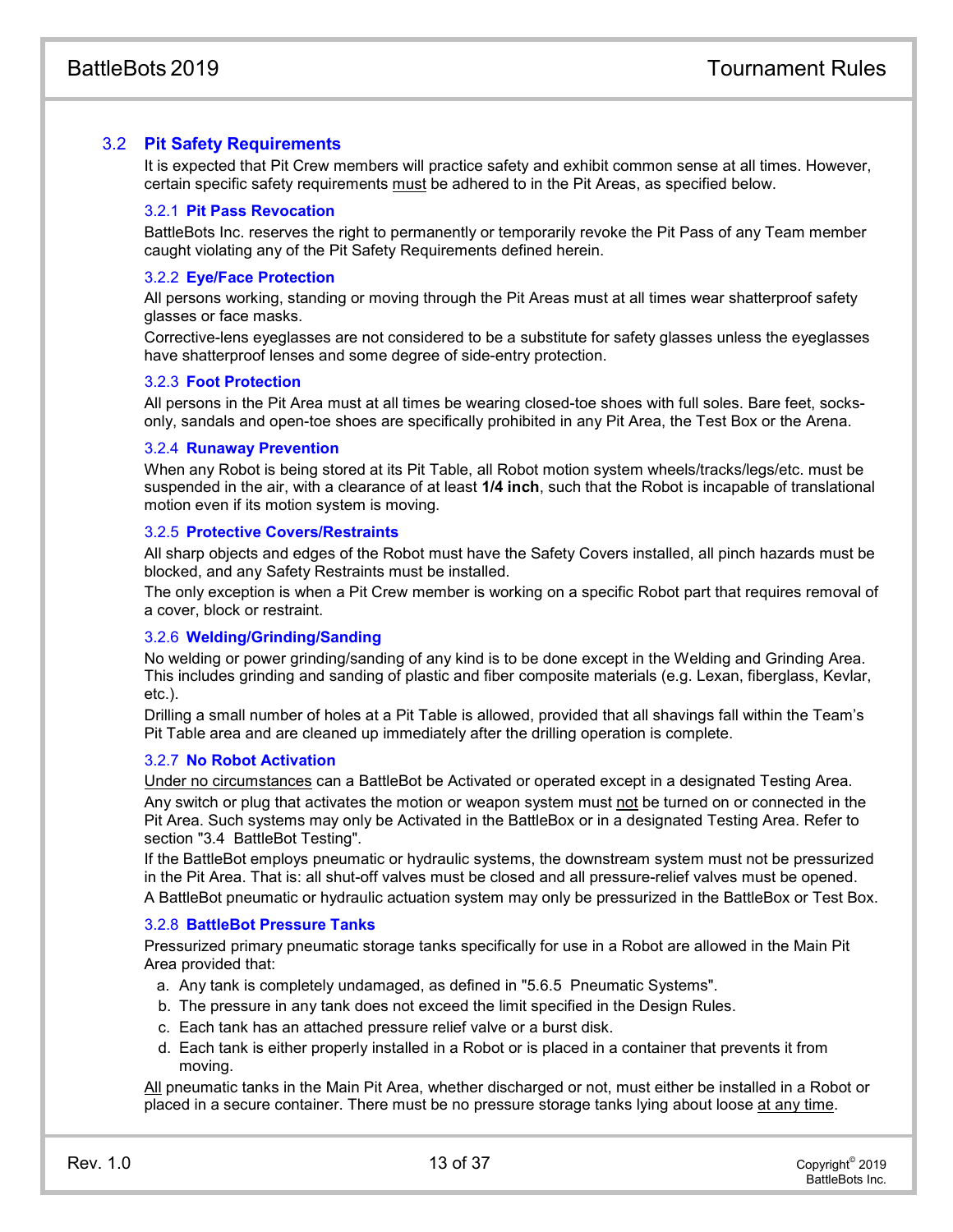#### **Improper use, handling or storage of pneumatic tanks can result in the Disqualification of a Team.**

#### 3.2.9 **Pneumatic Tank Charging**

Pressurized pneumatic tank charging is specifically prohibited except in the designated Pressure Refill Station (ref. [3.7\)](#page-15-0).

#### 3.2.10 **Fuel Filling and Storage**

Gasoline engine and flame system tank filling is specifically prohibited in the Main Pit Area. All filling of BattleBot fuel tanks has to be done in the designated Fueling Area. In addition, fuel refilling containers have to be stored at the Fueling Area.

#### 3.2.11 **Battery Charging**

Recharging of batteries of any type is specifically prohibited in the Main Pit Area. All battery charging has to be done in the designated Battery Charging Area. Batteries used to power a Robot's weapon, flame or mobility system are not allowed in the Pit Area at any time.

#### 3.3 **BattleBot Location**

From the time a Contestant first brings their BattleBot to the Tournament location until the time that the BattleBot will no longer be competing in the Tournament, the BattleBot cannot be removed from the Tournament location. Parts for the Robot may be brought in or removed from the Tournament site, but the Robot must substantially remain at the Tournament location.

#### <span id="page-14-0"></span>3.4 **BattleBot Testing**

BattleBots may only be tested in certain areas and only when supervised by certain BattleBots Officials.

#### 3.4.1 **Test Boxes**

One or more Test Boxes will be provided at the Tournament for the testing of BattleBot safety and operation. Any use of a Test Box must be supervised by a BattleBots Official. This Official will control entry and exit from any Test Box and determine what type of testing may be safely performed.

A designated Safety/Tech Inspector ("Inspector") may in special circumstances choose to allow a BattleBot to be tested in a safe area outside the Test Box. During such testing, the BattleBot and supporting personnel must at all times be under the direct observation and supervision of the Inspector.

**Unauthorized or unsupervised testing of any kind of robot at the Tournament site can result in the Disqualification of a Team.**

#### 3.4.2 **Robot Transport**

When transporting any BattleBot to or from the Pit Area, or any other Area on the Tournament grounds:

- a. The BattleBot must be moved on a rolling dolly or cart. Driving or hand carrying is prohibited.
- b. All Safety Covers and Restraints must be installed.
- c. The BattleBot must be completely Deactivated.

**Absolutely no riding or carrying of passengers on robots or other remote-controlled vehicles is permitted at any time. Violators may be Expelled from the Tournament.**

#### 3.4.3 **Testing Safety**

In its sole discretion, BattleBots Inc. may at anytime modify the Testing process, move the location of the Testing Box or shut down any robot Testing Area.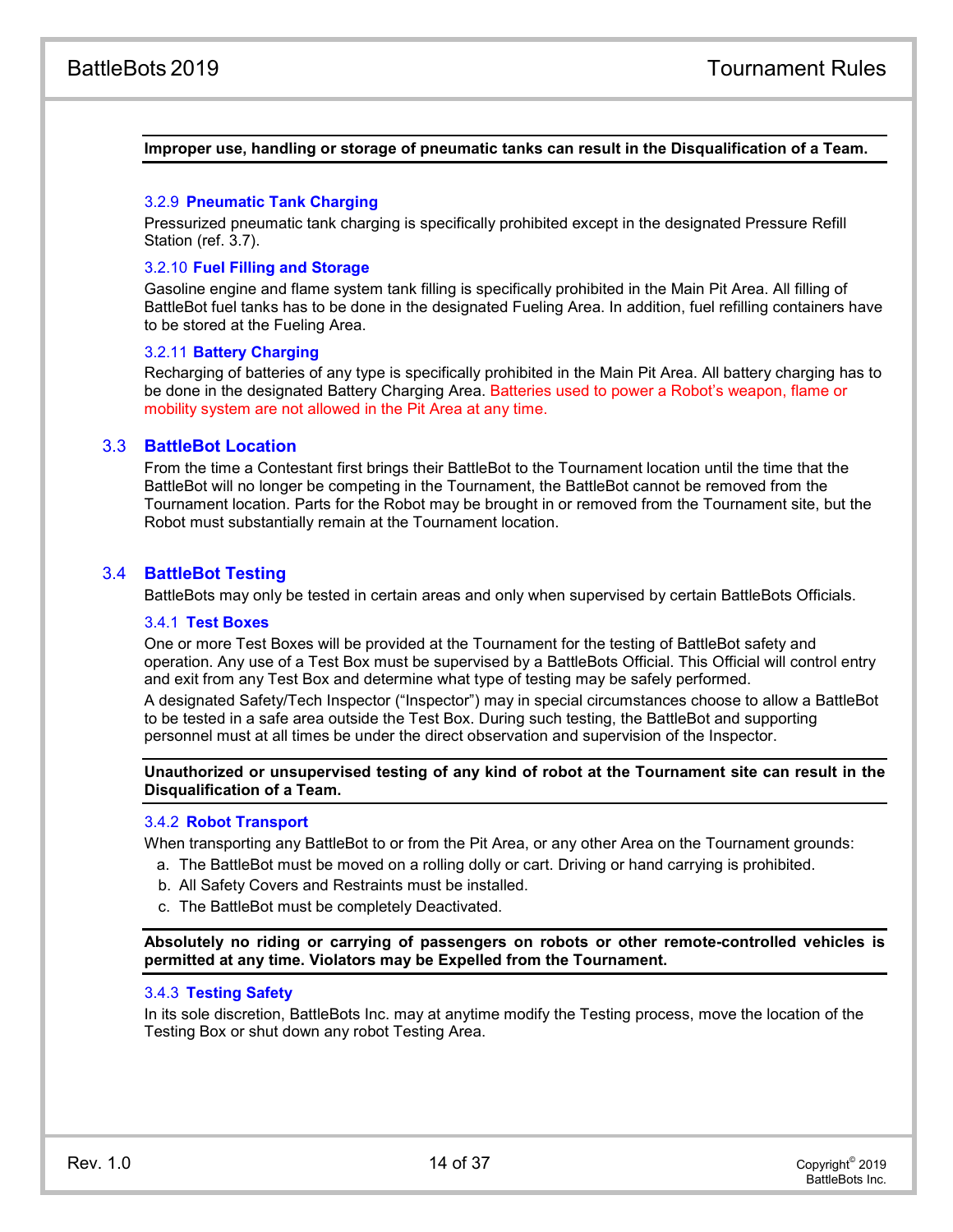#### 3.5 **Welding and Grinding Areas**

All welding and power grinding or sanding must be done in areas specifically set aside for those purposes. When working in the Welding/Grinding Area, these procedures must be followed:

- a. Shatterproof safety glasses or facemasks must be worn by all persons in the Welding/Grinding Area, regardless of whether the person is performing welding or grinding operations, or simply observing.
- b. When grinding metal, the part and the grinding tool must be positioned such that no metal particles are thrown toward another person, or outside the Grinding Area.
- c. For welding or torch-cutting, darkened welder's goggles or a darkened face shield must be used by the welder and by anyone observing. The parts being welded or cut must be sufficiently shielded such that others cannot directly view the arc or flame.

#### 3.6 **Fueling Area**

All fueling of gasoline, Propane or Butane has to take place in a Fueling Area specifically designated for that purpose. There must be no smoking or other open flames in or near the Fueling Area.

#### <span id="page-15-0"></span>3.7 **Pressure Refill Station**

All refilling of pressurized Nitrogen or compressed air tanks must be done at the designated Pressure Refill Station. BattleBots Inc. will provide official pneumatic refilling equipment for Nitrogen.

All Robot pneumatic storage pressure tanks must be equipped with, or have an adapter for, the filler fitting specified in the Design Rules.

#### 3.8 **Tank Heaters**

Pressurized tank heaters are specifically not allowed to be brought to or used at the Tournament.

#### 3.9 **Battery Charging**

Batteries are subject to several restrictions on their use, storage and charging as follows;

#### 3.9.1 **Charging Area**

Batteries of any type that are used to power a BattleBot can only be charged in a specific "Battery Charging Area" that will be designated by BattleBots Officials.

Teams are responsible for bringing their own battery chargers. Battery chargers must have the name of the Team and their Pit Table number clearly labeled on the charger.

#### 3.9.2 **Lithium Chargers**

Lithium batteries must be charged using chargers specifically designed for Lithium batteries, and must have automatic overcharge protection.

#### 3.9.3 **Lithium Battery Handling**

Teams using Lithium batteries must bring containment envelopes or other functional means to safely contain their Lithium batteries during charging.

BattleBots Officials will provide salt water baths and sand buckets in the Battery Charging Area and other locations. If a battery begins to swell, smoke or catch fire, it must be immediately disposed of in either the salt water bath, sand bucket or a containment envelope.

#### 3.9.4 **Robot Battery Fires**

If a BattleBot is outside the Arena, and if its batteries start smoking or burning, the Robot must be immediately moved to an outdoor or other well-ventilated area away from any groups of people.

#### 3.9.5 **Radio-Control Batteries**

Non-Lithium batteries for radio-control transmitters and receivers are allowed to be stored and charged in the Main Pit Area, provided that any charging is done using an un-modified commercially-made charger specifically designed for the type and capacity of the batteries being charged.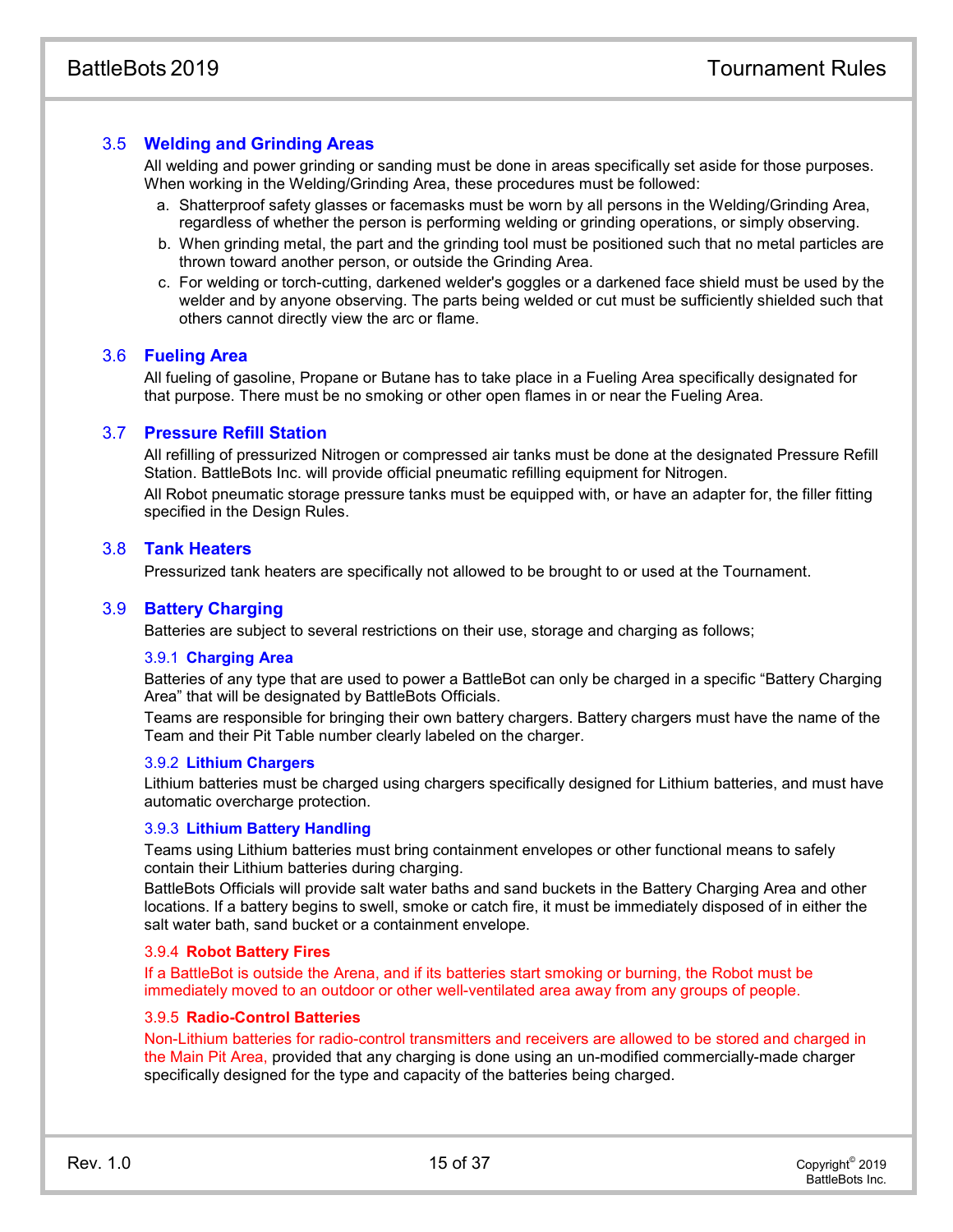#### 3.10 **Trash, Debris and Hazardous Waste**

For the safety of all, Pit Crew members have to at all times minimize the amount of trash and debris at their Pit Table location. In addition, when a Team vacates their Pit Table after their final Match, they must remove all debris and other items on the table, on the floor beneath and beside the table and on any walls adjacent to the table.

BattleBots Inc. will provide specific containers for the disposal of hazardous materials. These must be used at all times when disposing of fuels, oil, hydraulic fluid and damaged or discharged batteries.

**Disposal of Trash, Debris and Hazardous waste in violation of local ordinances and/or state and federal codes can result in Team Disqualification.**

#### 3.11 **Pit and Other Area Hours**

The Pit Area access hours will be limited during the Tournament. The Main Pit Area will be closed from late night to early morning. For safety and operational reasons, the other Pit Areas (Welding/Grinding, Test Box, Fueling, Battery Charging, Pressure Refill, etc.) may have more limited hours.

The specific hours of operation for each of the Pit Areas may vary from day-to-day and will be announced and posted at the Tournament.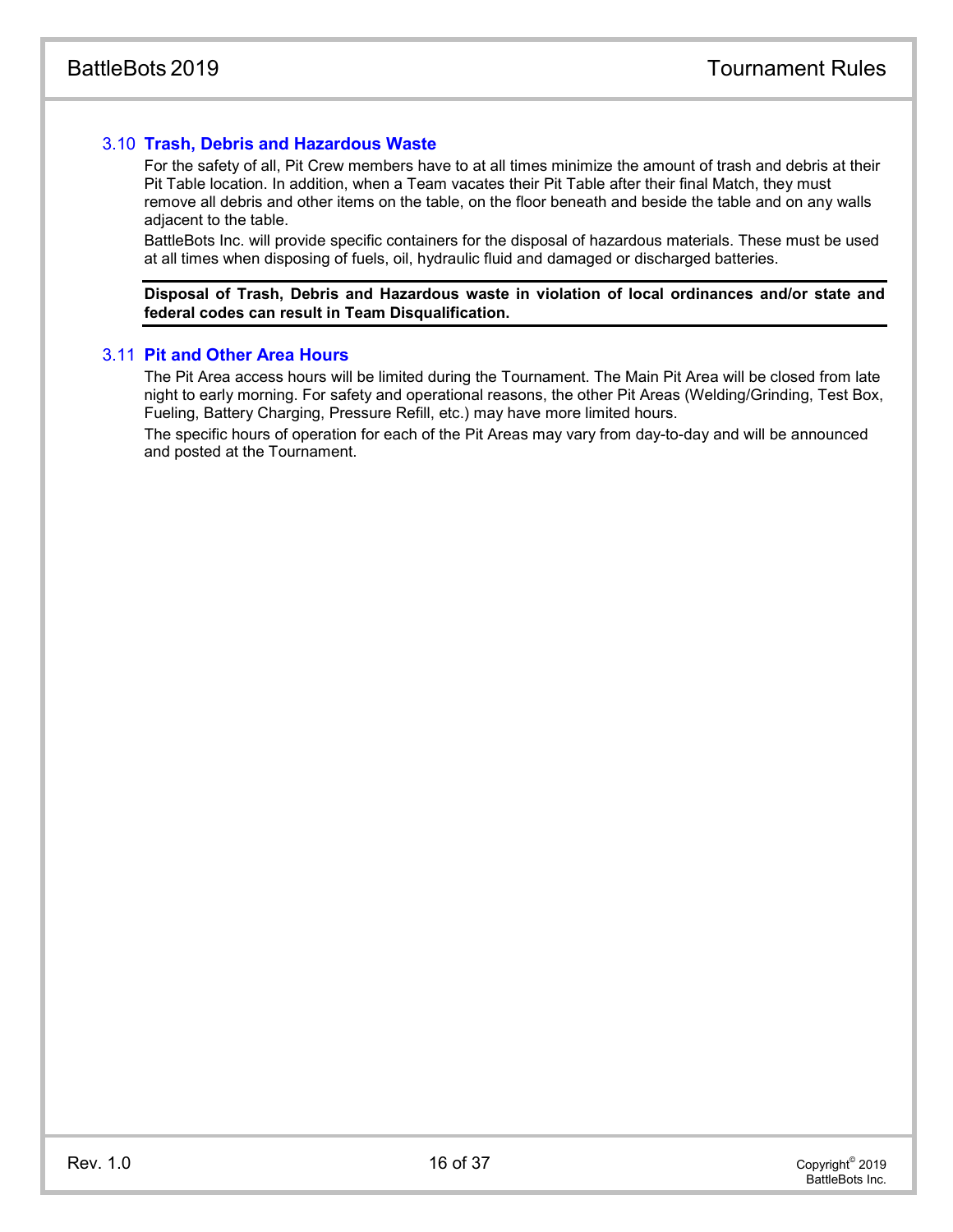# **4.0 Remote-Control Radio Use**

#### 4.1 **Design Rules Compliance**

All Robot radio-control equipment ("R/C Equipment") must at all times comply with all the requirements and restrictions of the Design Rules document, including frequency used and control type.

#### 4.2 **Unauthorized Use**

To avoid radio interference issues, all Teams must at all times follow the instructions of any BattleBots Official, regarding the use of their radio control equipment.

**The unauthorized or improper use of any radio control transmitter is grounds for Disqualification of a BattleBot and/or Expulsion of a Team.**

#### 4.3 **Radio Operation Restrictions**

Radio transmitters or receivers are not allowed to be turned on in the Pit Area or any other locations other than the Test Box or the Arena, unless specifically authorized by a BattleBots Official who is present during the time that the radio is in operation.

#### 4.4 **Transmitter Responsibility**

Teams should put their Team name and Pit Table number on each of their remote-control transmitters. BattleBots Inc. and its affiliates have no responsibility for the safeguarding of any transmitters or other remote-control equipment.

#### 4.5 **BattleBots Inc. Rights**

Notwithstanding the above, BattleBots Inc., at its sole discretion, has the right to impound or otherwise limit access to any or all R/C Equipment as it deems necessary for safety or other practical reasons. Such added and/or changed procedures may be announced prior to or at the Tournament. Failure to comply with any such procedures may result in the Disqualification of the Team and its BattleBot from the Tournament.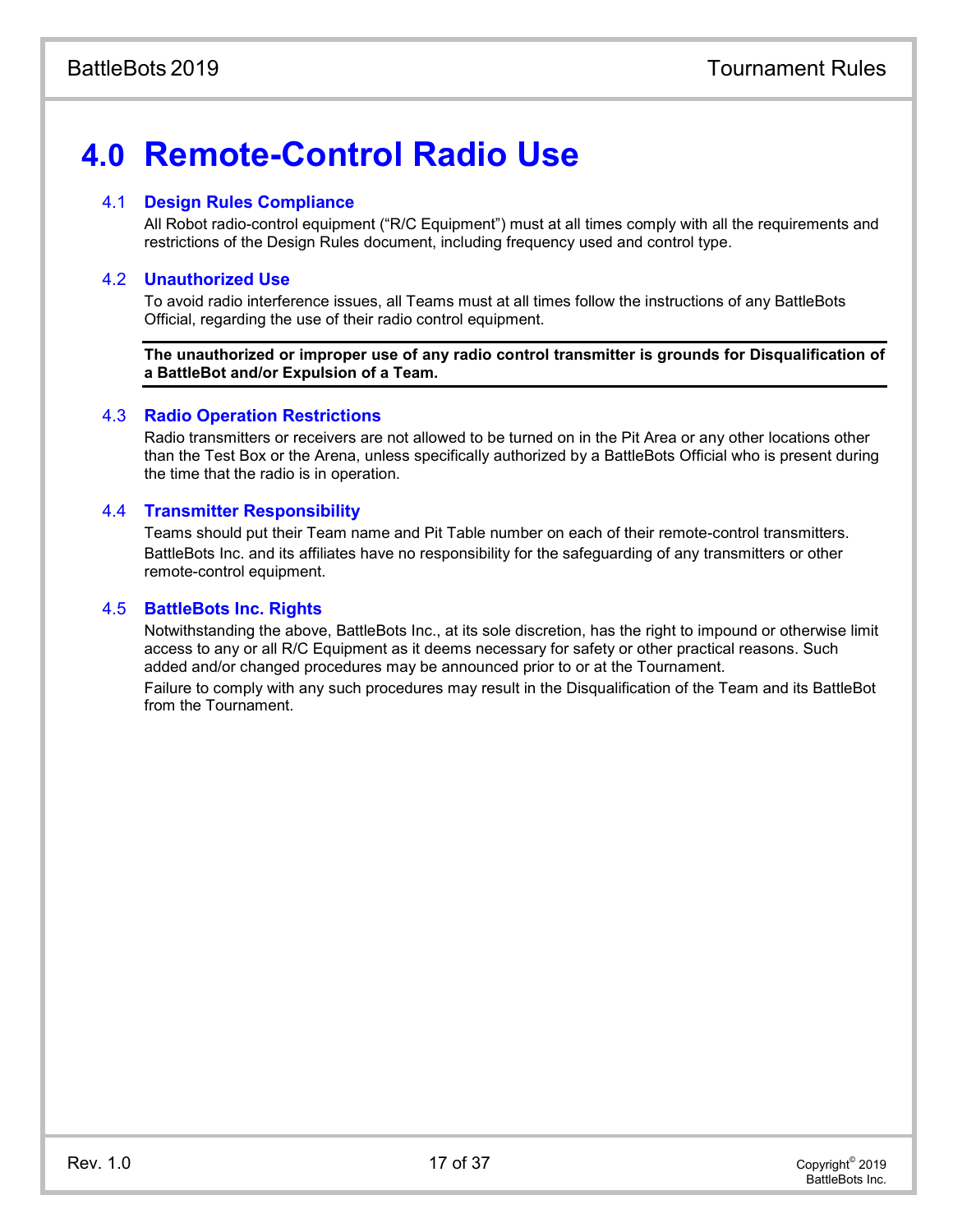# **5.0 Safety/Technical Compliance**

#### 5.1 **The Safety/Tech Inspection**

To be eligible to compete in the Tournament and be defined as a BattleBot, an Entrant's Robot and any associated auxiliary systems must pass a Safety and Technical Inspection ("Safety/Tech Inspection").

#### 5.1.1 **Safety Administrator**

The Safety Administrator ("SA") is the BattleBots Official responsible for the scheduling of Robots for Safety/Tech Inspection and the recording of Inspection results. The SA is also the contact point for any questions or disagreements about the inspection scheduling and procedures.

#### 5.1.2 **Safety/Tech Inspector**

A "Safety/Tech Inspector" (also "Inspector") is a BattleBots Official responsible for inspecting Robots for compliance with all the Rules. Inspectors also have additional responsibilities to insure the safe preparation, handling and testing of Robots at the Tournament.

#### 5.1.3 **Disagreement with Inspector**

If an Entrant disagrees with an Inspector about whether their Robot complies with certain Rules, they can notify the SA to request a review of that Inspector's decision.

Similarly, if an Entrant or Alternate is asked to perform a test that they believe is unnecessary and could damage their Robot, they may refuse to do the test and notify the SA to request a review.

Any review regarding the disagreement will be done by a BattleBots Inc. and/or a proxy designated by BattleBots Inc, and the decision will be final.

#### 5.2 **Safety/Tech Checks**

The Safety/Tech Inspection is intended to confirm that the Robot complies with all of the Rules as defined in the Design Rules and in this document. The Safety Tech Inspection will include but not be limited to:

- a. That all Safety Covers and Restraints meet the point/edge and pinch protection requirements.
- b. That the Robot complies with the weight limits, using the methods defined in "5.4 Robot Weighing".
- c. That remote-control and any telemetry systems comply with all requirements for allowed frequency, control-type and non-interference.
- d. That electrical systems comply with battery-type, voltage limitations and insulation requirements.
- e. That fuel-powered engines comply with the engine type, fuel type and fuel quantity requirements.
- f. That all pneumatics comply with the pressure limitations, component type, component rating, tank protection, tank fill and pressure-relief requirements.
- g. That all hydraulics comply with the pressure limitations, component type, component rating, reservoir tank protection and pressure-relief requirements.
- h. Flame weapons systems comply with all relevant requirements for such systems, and any additional requirements that may be specified by BattleBots Officials.
- i. A demonstration that the Robot can comply with the specified Activation and Deactivation time limits and fail-safe requirements.
- j. A demonstration that the Robot is readily controllable and maneuverable using the remote-control.
- k. A demonstration that all Active Weapon systems operation is predictable and fail-safe.

#### 5.3 **Inspection Procedure**

The inspection procedure has two primary parts: the Internal Inspection and the Functional Testing. The Robot also has to be weighed as part of the Inspection. A Robot's weight may be checked more than once during the inspection procedure and can be re-checked throughout the Tournament at the discretion of Inspectors or other BattleBots Officials.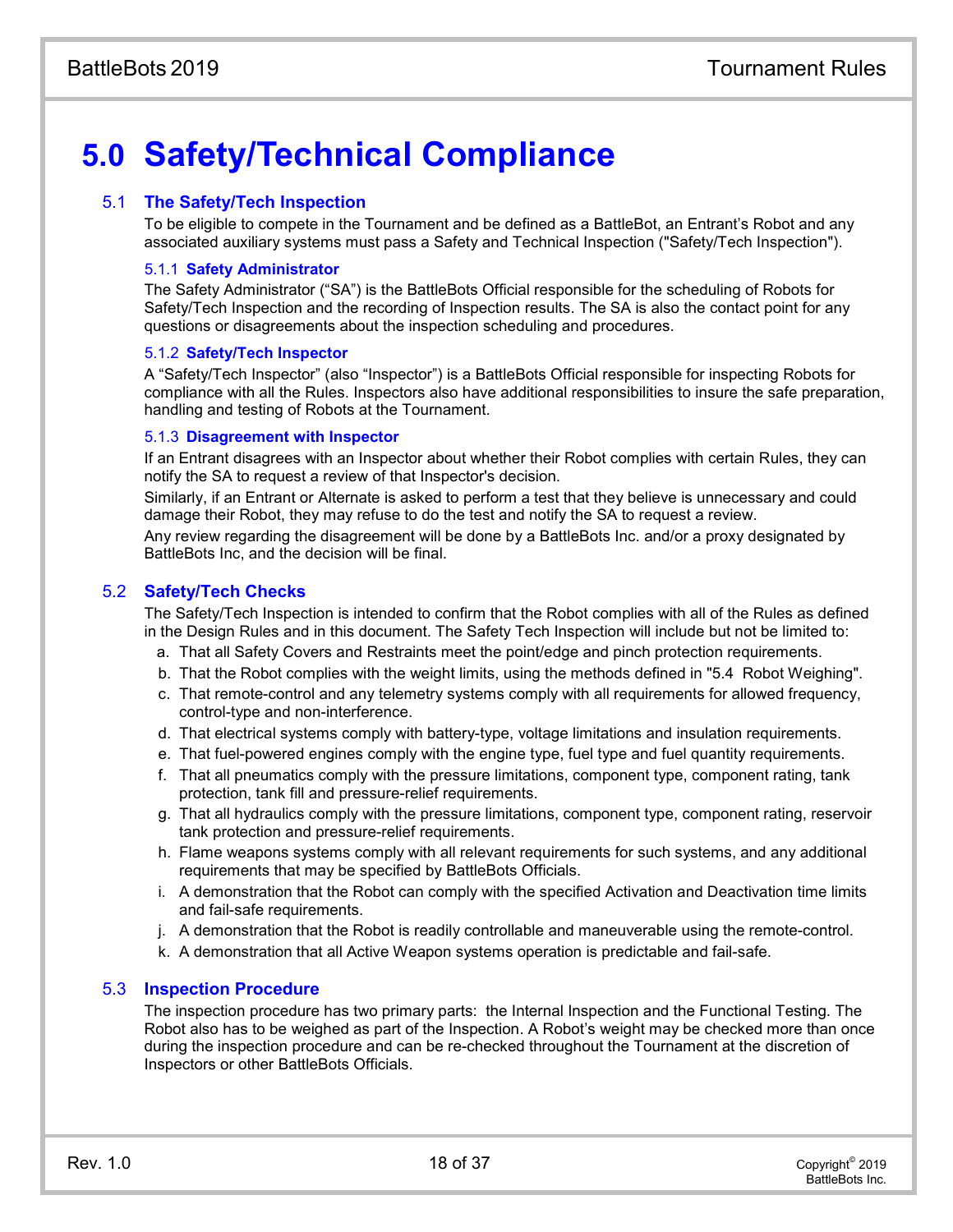#### 5.3.1 **Internal Inspection**

Internal Inspection involves the inspection of all of the components of the Robot to confirm that its components and their configurations comply with the requirements of the Design Rules. For this part of the inspection, the Robot is partly disassembled to allow access to all internal components. The Internal Inspection is performed at the Pit Table for the Team's Robot.

#### 5.3.2 **Functional Testing**

Functional Testing of a Robot is not begun until the Robot has completely passed its Internal Inspection and has been reassembled. Functional Testing involves a demonstration that the Robot can be safely controlled and meets all of the Activation, Fail-Safe, Mobility, Deactivation and other requirements specified in the Design Rules. Operation and compliance of all active weapons (excluding flames) on the Robot will be tested also.

If the Robot has one or more flame systems, the flame system(s) will be tested separately following satisfactory completion of the above-described tests. As a result of the flame testing, the Entrant may be required to modify the size and direction of the flame output, or to disable the flame system completely.

#### 5.3.3 **Inspection and Testing Completion**

If a Robot fails any part of the Internal Inspection, it must again be inspected and pass completely before it can be eligible for the Functional Testing. Similarly, if a Robot fails any part of the Functional Test, it must again be tested and pass before it will be allowed to compete in any Matches.

At the discretion of the Inspector, the Robot may be required to re-pass all parts of the Internal Inspection or the Functional Test, even if some parts were passed on the initial inspection or testing.

#### 5.3.4 **Full Disclosure**

During any Safety/Tech Inspection, an Entrant must fully and accurately disclose all features and characteristics of the Robot that could affect safety or compliance with all Rules. Deliberate misrepresentation or obfuscation of any Robot feature or characteristic may result in Disqualification of the Team and Robot.

#### 5.4 **Robot Weighing**

#### 5.4.1 **Tournament Official Scale**

One scale at the Tournament will be designated the Tournament "Official Scale". This scale can be used by any Robot for official weigh-in and will be used for any subsequent weight checks.

BattleBots Officials will make reasonable efforts to insure the accuracy, sensitivity and consistency of the Official Scale so that all Robots are treated equally.

#### 5.4.2 **Weight Limit**

The weight limit, as specified in the Design Rules, will be strictly enforced. The weight reading on the Official Scale is the weight that will be used to determine whether a Robot complies with the rules.

Weighing is typically performed with the BattleBot in combat-ready configuration, including any gasses and liquids. For safety and other reasons, the BattleBot can be weighed without gasses or liquids provided that sufficient allowance is made for the added weight of any gasses and/or liquids.

#### 5.4.3 **Dithering**

If the digital reading on the Official Scale is "dithering" (changing between two values) the weight value used will be the highest of the weights displayed. The scale will be considered to be dithering if it does not maintain a consistent value for at least **5 seconds**.

#### 5.4.4 **Alternate Configuration Weights**

If the Robot uses alternate weapons or configurations, each of the configurations is weighed and must be within the weight limit.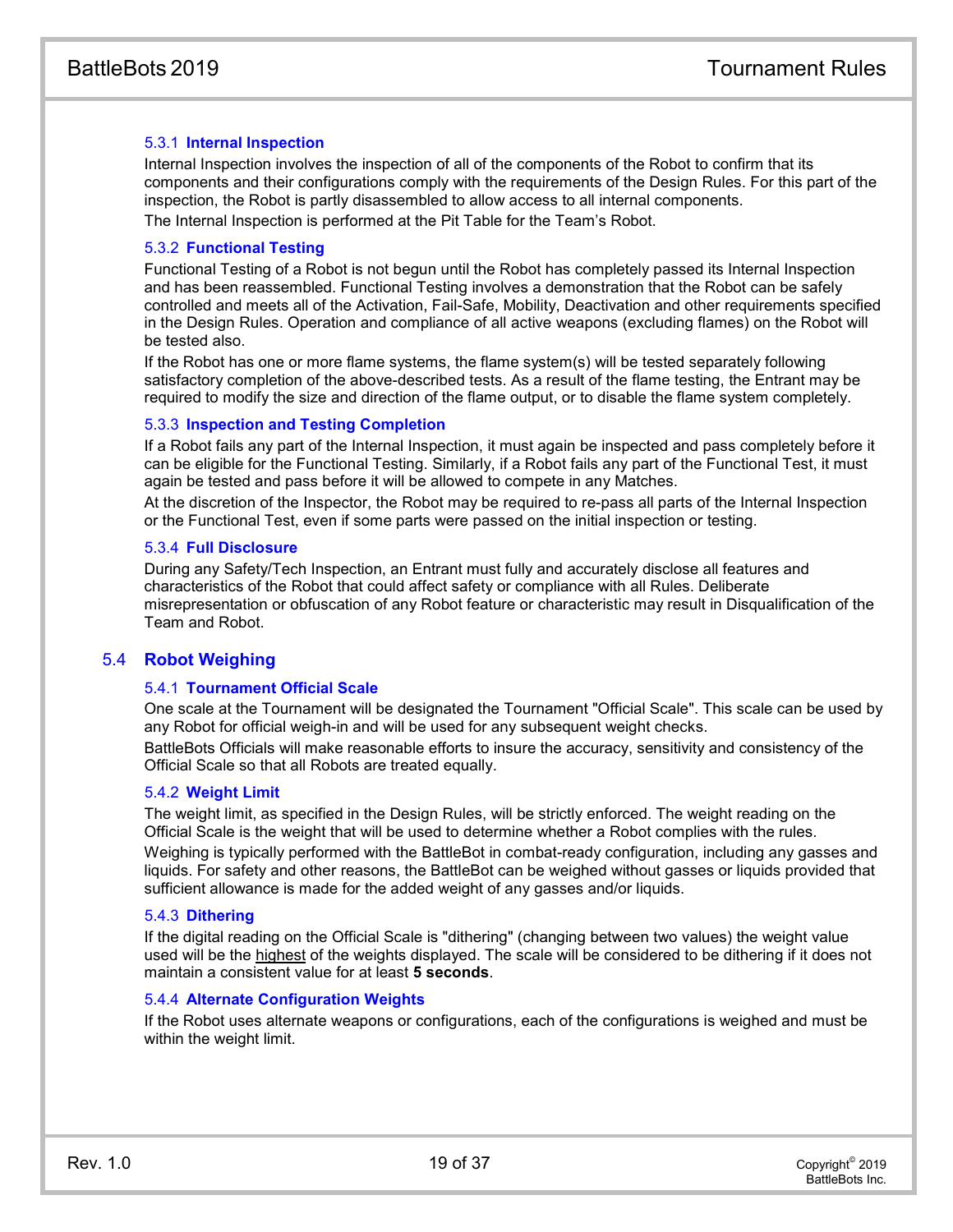#### 5.4.5 **MultiBot Segment Weight**

The weight of a MultiBot will be determined by weighing all segments together at one time. In addition, each segment must also be weighed separately and a sticker applied to each segment indicating that segment's weight.

Any time a change is made that affects the weight of a segment, then that segment must be re-weighed and the sticker changed if necessary.

#### 5.4.6 **Other Scales**

BattleBots Inc. may make other scales available for use by Competitors. If such scales are available, a Competitor may use them to weigh parts or to do comparative weighing. However, the initial Robot weighing and any subsequent re-weighing for compliance checking will use the Official Scale.

#### 5.5 **Additional Inspections and Testing**

The initial Safety/Tech inspection and testing is intended to determine if a Robot, as initially entered, appears to comply with the Design Rules. Passing the initial Safety/Tech Inspection does not in any way exclude a BattleBot from being inspected or tested at any later time during the duration of the Tournament.

#### 5.5.1 **BattleBot Modification**

If an inspected BattleBot is subsequently modified in any way that could affect its safety, efficacy, operation or appearance, the BattleBot's Team must request that the modification(s) be inspected and approved by a Safety/Tech Inspector. At the discretion of the Safety/Tech inspector, the BattleBot may be required to undergo new functional testing. Failure to request re-inspection can result in the Disqualification of the BattleBot.

#### 5.5.2 **Right to Request**

If any BattleBots Official or Competitor has reason to believe that a BattleBot does not comply with any of the Rules, they can request that the Robot be re-weighed and/or re-inspected at any time except while the Robot is in the Arena competing in a Match.

The Competitor or BattleBots Official must verbally notify any Safety/Tech Inspector of their request to have a Robot re-weighed and/or re-inspected. Any Safety/Tech Inspector may initiate a re-weigh or re-inspection at their discretion.

#### 5.5.3 **Best Effort**

If a Team's BattleBot has been selected for re-weighing and/or re-inspection, they must make their best effort to move and/or prepare their Robot for the procedure. Failure to do so may result in the Team's Disqualification.

#### 5.5.4 **Non-Compliant**

If as the result of the re-weighing and/or re-inspection, a Robot is found to not comply with any applicable Rules, the remedy will depend on the nature of the non-compliance as follows:

- a. If the non-compliance was accidental, and would not have affected the outcome of any Match in which it participated, the Robot will have to be modified to make it comply.
- b. If the non-compliance was accidental, but could have affected the outcome of any Match in which it participated, the BattleBot may be Disqualified.
- c. If the non-compliance was deliberate, the BattleBot may be Disqualified.
- d. If the non-compliance was deliberate, and the non-compliance endangered or injured personnel at the Tournament, the Team will be subject to Expulsion.
- e. All decisions regarding the applicability of these non-compliance rules shall be made by BattleBots Inc. in its sole and absolute discretion and all decisions shall be final and not subject to challenge or appeal.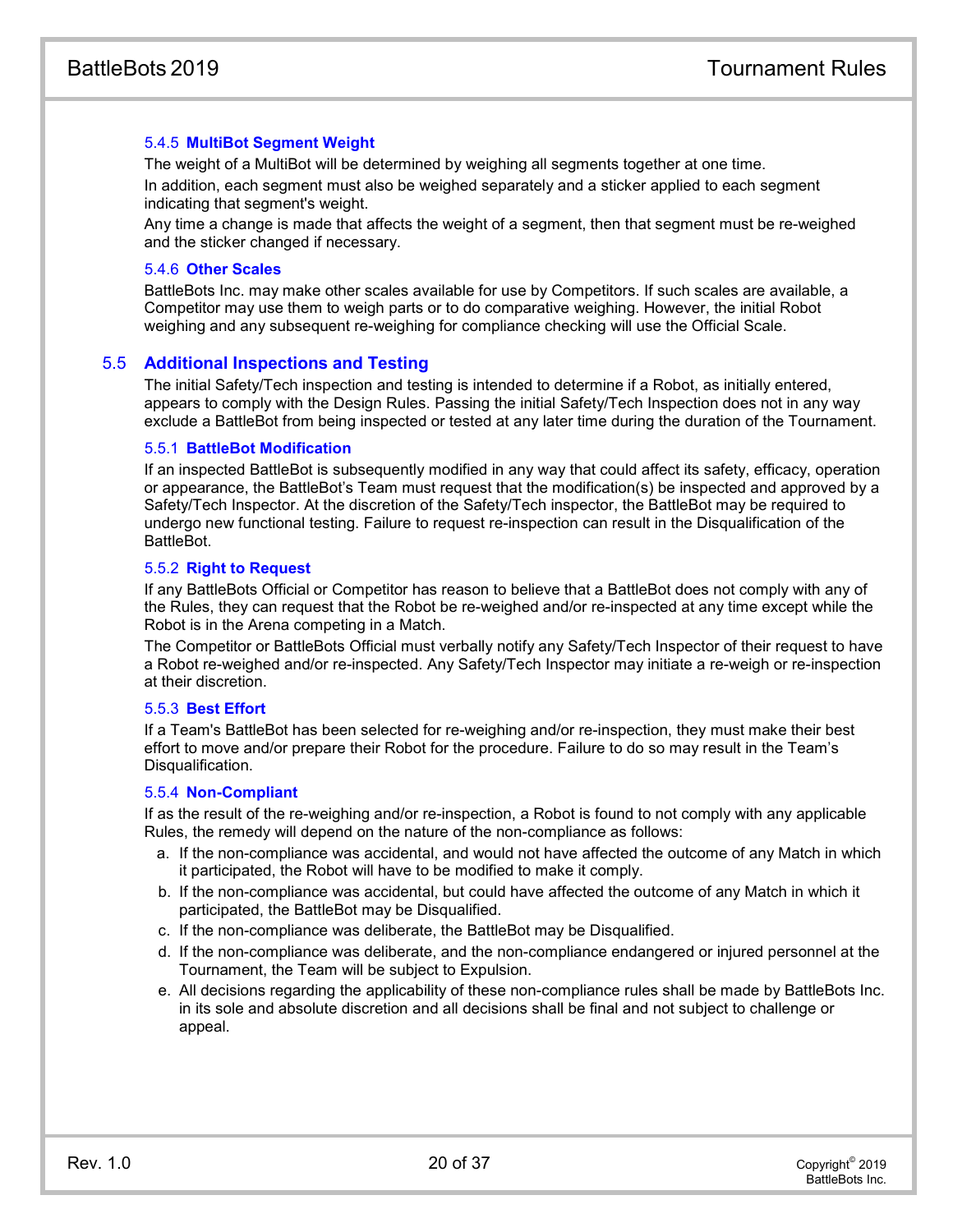#### 5.6 **Damaged-BattleBot Requirements**

If a BattleBot has been damaged, either by combat or by any other means, it must comply with the requirements specified below, as is applicable.

#### 5.6.1 **Activation/Deactivation Access**

If a BattleBot is damaged such that it cannot meet the Activation or Deactivation time requirements of the Design Rules, it must not be activated. Before any Activation, the BattleBot must be repaired such that both the Activation and Deactivation time requirements can be met.

#### 5.6.2 **Safety Covers and Restraints**

If damage to the BattleBot precludes the use of an existing Safety Cover or Restraint, a new cover or restraint may be fabricated, provided that it complies with all the requirements of the Design Rules.

#### 5.6.3 **Electrical Systems**

If any Weapon or Mobility Master Switch or its mounting is damaged in such a way that it can no longer function safely and reliably, the Master Switch must either be replaced, or it must be repaired in such a manner that its full functionality and safety are restored before the BattleBot is Activated.

#### 5.6.4 **Fuel-Powered Engines**

Damaged Fuel-Powered Engine systems cannot be operational on a BattleBot, as follows:

- a. If any fuel line, fuel tank or its mounting/attachment system is damaged, it must be either replaced or repaired such that the original functionality and structural integrity is fully restored.
- b. If any engine fail-safe cut-off system is damaged, it must be either replaced or repaired such that the full fail-safe functionality is restored.

Damaged Fuel-Powered Engine components may be carried aboard an Activated Robot provided that no fuel is carried on board.

#### 5.6.5 **Pneumatic Systems**

Damaged pressurized pneumatic systems cannot be operational on a BattleBot, as follows:

- a. If any pneumatic pressure storage tank sustains damage that in any way compromises its structural integrity, it must be immediately depressurized as soon as the damage is discovered. This tank can never again be used to store pressurized gas at the Tournament.
- b. If any pneumatic component other than a pressure tank is damaged in any way that compromises its structural integrity or operation, then that component must be replaced before the pneumatic system is pressurized.

Damaged pneumatic components may be carried aboard an Activated BattleBot provided that the damaged components are completely depressurized at all times.

#### 5.6.6 **Hydraulic Systems**

Damaged pressurized hydraulic systems cannot be operational on a BattleBot, as follows:

- a. If any low-pressure hydraulic storage reservoir or its mounting system is damaged, it must be either replaced or repaired such that the original functionality and structural integrity of the reservoir and/or its mounting system is fully restored.
- b. If any hydraulic component, other than the storage reservoir, is damaged in any way that compromises its structural integrity or operation, then that component must be replaced or restored to full integrity and functionality before the hydraulic system is pressurized.

Damaged hydraulic components may be carried aboard an activated BattleBot provided that the damaged components are completely depressurized and contain only residual hydraulic fluid, and that no fluid is leaking.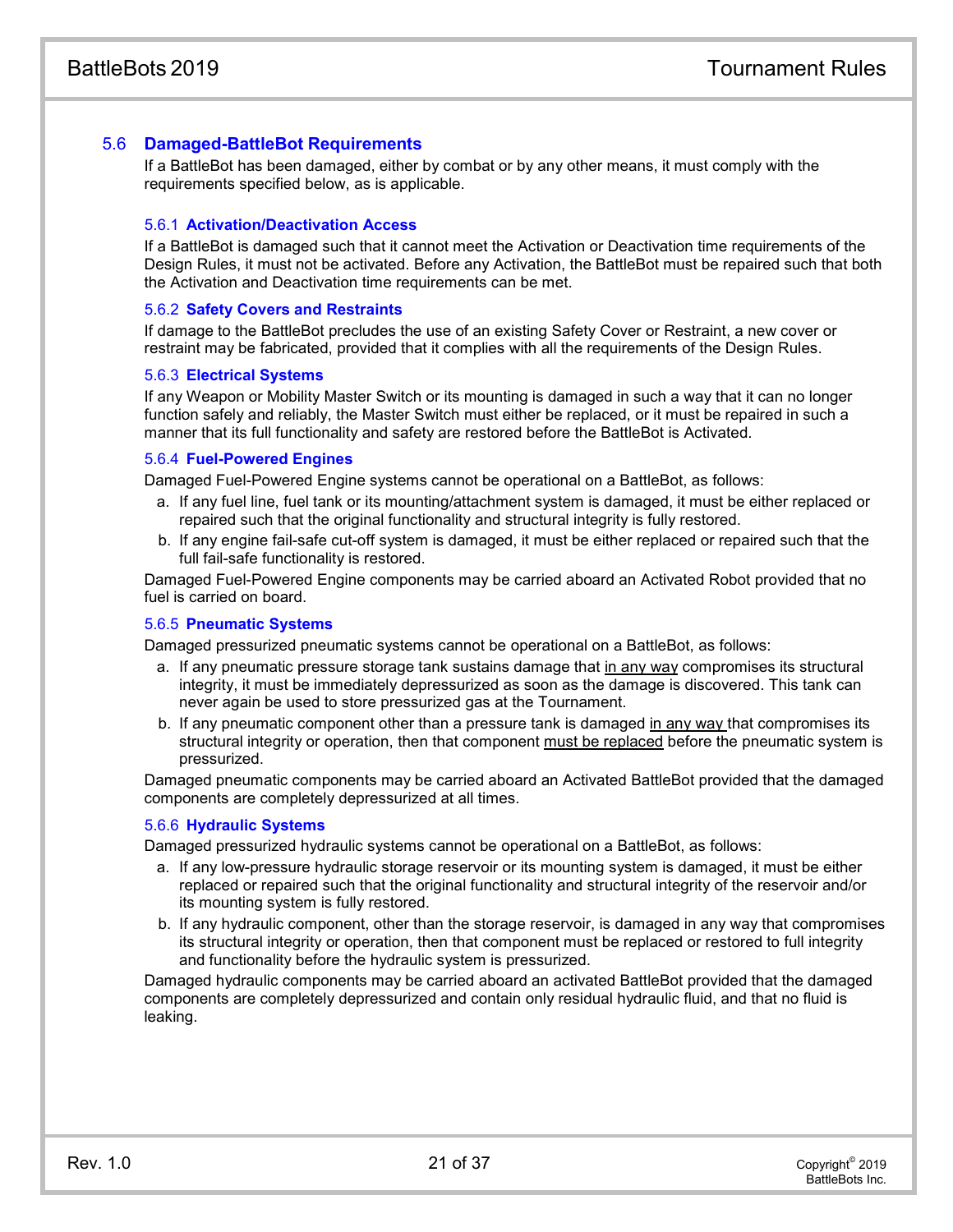#### 5.6.7 **Flame Systems**

Damaged flame-producing systems cannot be operational on a BattleBot, as follows:

- a. If any flammable-gas pressure storage tank sustains damage that in any way compromises its structural integrity, it must be immediately depressurized as soon as the damage is discovered. This tank can never again be used to store pressurized gas aboard a Robot at this Tournament.
- b. If any flame system component other than a pressure tank is damaged in any way that compromises its structural integrity or reliability of operation, then that component must be replaced or restored to original integrity and functionality before the flame system is pressurized.

Damaged flame system components may be carried aboard an activated Robot provided that the damaged components contain no flammable gas or fluid.

#### 5.6.8 **Competitor Responsibility**

It is the responsibility of all Competitors to constantly check if their BattleBot has sustained any damage that requires repair or replacement as described herein. Checking for damage is particularly important immediately following a Match. Any deliberate Activation of a damaged BattleBot that fails to comply with the requirements of the Design Rules, or of this section 5.6, may result in the Disqualification of the BattleBot and its respective Team.

#### 5.7 **BattleBots Officials and Safety**

If at any time during the Tournament, a BattleBots Official determines that a Robot poses a threat to Tournament safety, BattleBots Inc. reserves the right to require that specific modifications be made to the BattleBot. If such modifications are not possible, then the BattleBot may be Disqualified.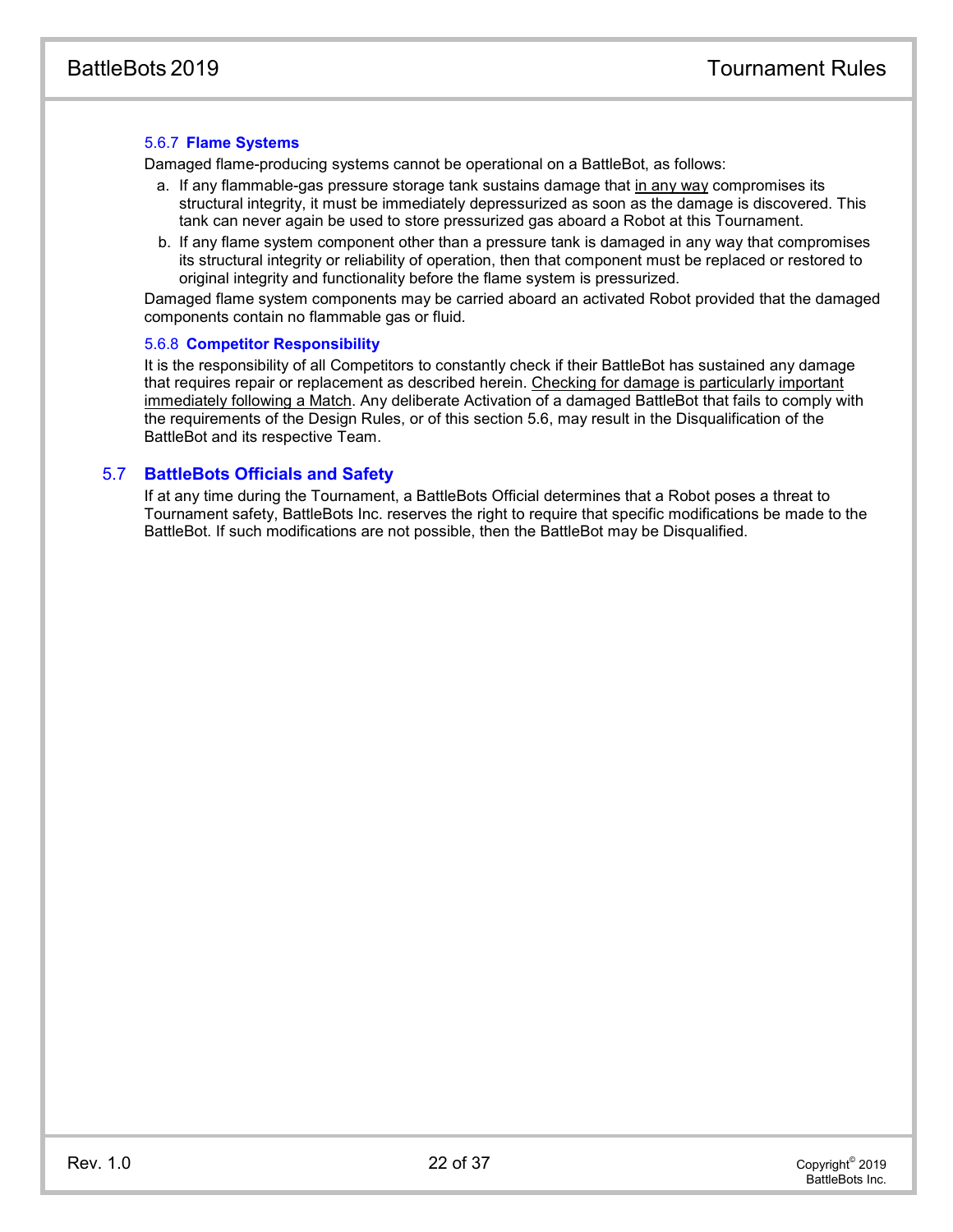# **6.0 Match Descriptions**

## 6.1 **Competition Terminology**

The following are definitions of additional terms used to describe Match competition.

## 6.1.1 **Tournament Definitions**

These are the basic terms used at the Tournament. Some terms may be defined more fully in other paragraphs.

- a. **Match**  A competition between two or more BattleBots. It can take two forms: "One-on-One Matches" or "Rumble Matches".
- b. **One-on-One Match**  A Match format where two Teams compete in one-on-one combat.
- c. **Rumble Match** A Match where more than two Teams compete with each other in the Arena at the same time. Some rules for Rumble Matches are different than for the One-on-One Matches.
- d. **Rematch**  A repeat Match when a previous Match was stopped or otherwise declared to not have been completed.
- e. **BattleBox or Arena** The armored venue where the Matches take place.
- f. **Round** One set of Matches, where all remaining Competitors are paired off and compete in order to advance in the Eliminations.
- g. **Hazards** Obstacles and other powered devices located in the BattleBox that are controlled by persons outside the BattleBox. Also referred to as "Arena Hazards".
- h. **Referee** A person who oversees and manages the operations in and around the BattleBox before, during and after a Match.

## 6.1.2 **Match-Specific Terminology**

Below are terms used to describe situations that can occur during Match competition.

- a. **Count** An interval of time that is approximately one second in duration. During a Match, the Referees will use "count-downs" to determine if certain actions are to be taken.
- b. **Disqualification** A BattleBot and its Team is no longer permitted to compete in the Tournament.
- c. **Engagement Avoidance** The situation when a BattleBot deliberately and continuously avoids contact with an opponent Robot that is actively pursuing it.
- d. **Fault** Occurs when a BattleBot starts moving along the Arena floor, starts a weapon moving, or initiates certain other actions before the official start of a Match.
- e. **Forfeit** A BattleBot loses a Match, either because it was not ready to compete at the scheduled time, or because of some specific Team, Operator or Robot action during a Match.
- f. **Incapacitated** In a Referee's opinion, a BattleBot is not Responsive for a certain number of counts.
- g. **KnockOut** Occurs when the attack or deliberate actions of one BattleBot causes the opponent Robot to become Incapacitated.
- h. **Lifting** Occurs when one BattleBot controls an opponent Robot's translational motion by raising the drive mechanism of the opponent off of the Arena floor.
- i. **Grappling** Occurs when one BattleBot controls an opponent Robot's translational motion by using its weapon to grab and hold an opponent Robot to prevent its movement.
- j. **Pinning** Occurs when one BattleBot, through sheer force, holds an opponent Robot stationary (usually against the edge of the Arena) in order to Incapacitate it.
- k. **Postponement** Occurs when a Match is delayed from the originally scheduled time.
- l. **Radio Interference** Refers to the situation where a BattleBot becomes non-Responsive or noncontrollable due to the effect of the opponent Robot's remote-control signal.
- m. **Responsive** In a Referee's opinion, the BattleBot can display controlled and directed translational movement along the Arena floor. See ["7.4.8](#page-29-0) Restart After Robots Stuck" for a more detailed description.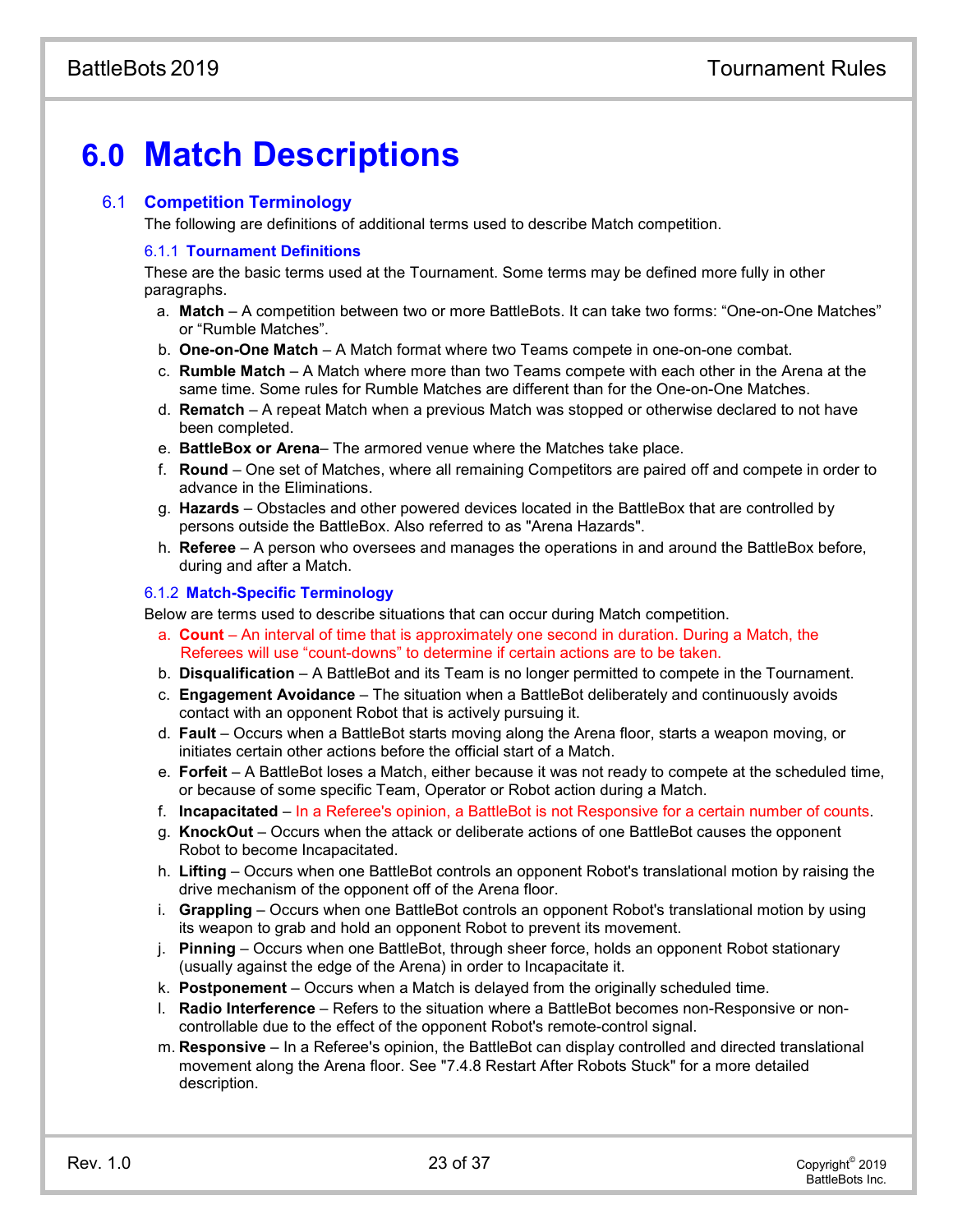- n. **Restart** Occurs after a Fault or a Timeout has been declared and the competing BattleBots are ready to continue.
- o. **Stuck** A BattleBot is hung-up on a part of the Arena, an Arena Hazard or an opponent Robot, such that it is effectively non-Responsive. A Robot that can move along the Arena spike railing, but cannot get back onto the Arena floor is also considered to be Stuck.
- p. **Tap-Out** A situation during a Match when a BattleBot's Operators decide that they no longer want to continue the Match, and concede the win to the opposing Team. **Tap-outs are not allowed**.
- q. **Technical KnockOut** Occurs when a BattleBot wins due to Incapacitation of the opponent BattleBot even though, in the Judges' opinion, no action of the winning Robot caused the opponent's Incapacitation.
- r. **Timeout** A temporary halting of a Match. Timeouts can be called by Referees or by BattleBots Officials.

#### 6.2 **The BattleBox**

The BattleBox is the Arena in which Matches take place.

#### 6.2.1 **BattleBox Description**

The BattleBox is a fully enclosed **48 foot** by **48 foot** rectangle raised **2 feet** off the ground. The BattleBox floor is approximately level, but is not guaranteed to be flat or smooth. The BattleBox employs certain "Hazards" and other obstacles that can block, damage and/or disable a Robot. The BattleBox may also contain debris and/or have damage from previous Matches.

Competitors are encouraged to use the Hazards and obstacles to their advantage. However, BattleBots Inc. is not responsible for any Robot damage caused by the BattleBox itself, the Hazards or debris within the BattleBox.

#### 6.2.2 **No-Flame Zone**

The area within **10 feet** of the BattleBox walls and **8 feet** from the bottom of the roof truss is designated a "No-Flame Zone". BattleBots are not allowed to use any flames in this zone. A light gray line may be painted on the Arena floor to help indicate the boundary of the zone and Referees will warn Competitors if they use their flames near or within that area (ref. ["7.4.12](#page-30-0) ["Flame Off""](#page-30-0)).

Violation of the No-Flame Zone rules can result in a Team being Disqualified, or their flame effect can be disabled for the duration of the Tournament. The penalty levied for violation of the No-Flame Zone will be determined in BattleBots Inc. at its sole and absolute discretion.

#### 6.3 **Matches**

#### 6.3.1 **Match Format**

One-on-One Matches are started with the two BattleBots in colored squares on opposite sides of the BattleBox. Rumble Matches are started with each Team's BattleBot located at designated positions within the BattleBox.

Before the start, the Robots must be completely motionless within their respective squares. After the official start, the Robots fight in an attempt to damage and/or Incapacitate their opponent.

#### 6.3.2 **Robot Weapon Operation**

At the beginning of a Match, a BattleBot must be able to demonstrate the effective operation of at least one of its powered weapon systems. If it cannot, it may Forfeit the Match.

#### 6.3.3 **Match Time Limits**

Unless a Match terminates early (ref. ["6.3.4](#page-24-0) [Early Termination"](#page-24-0)), the Match will last for **3 minutes** of fighting time. The time limit does not include any time elapsed as a result of Timeouts.

#### <span id="page-24-0"></span>6.3.4 **Early Termination**

A Match can be terminated early by Forfeit, Disqualification or Incapacitation. Tap-Outs are not allowed.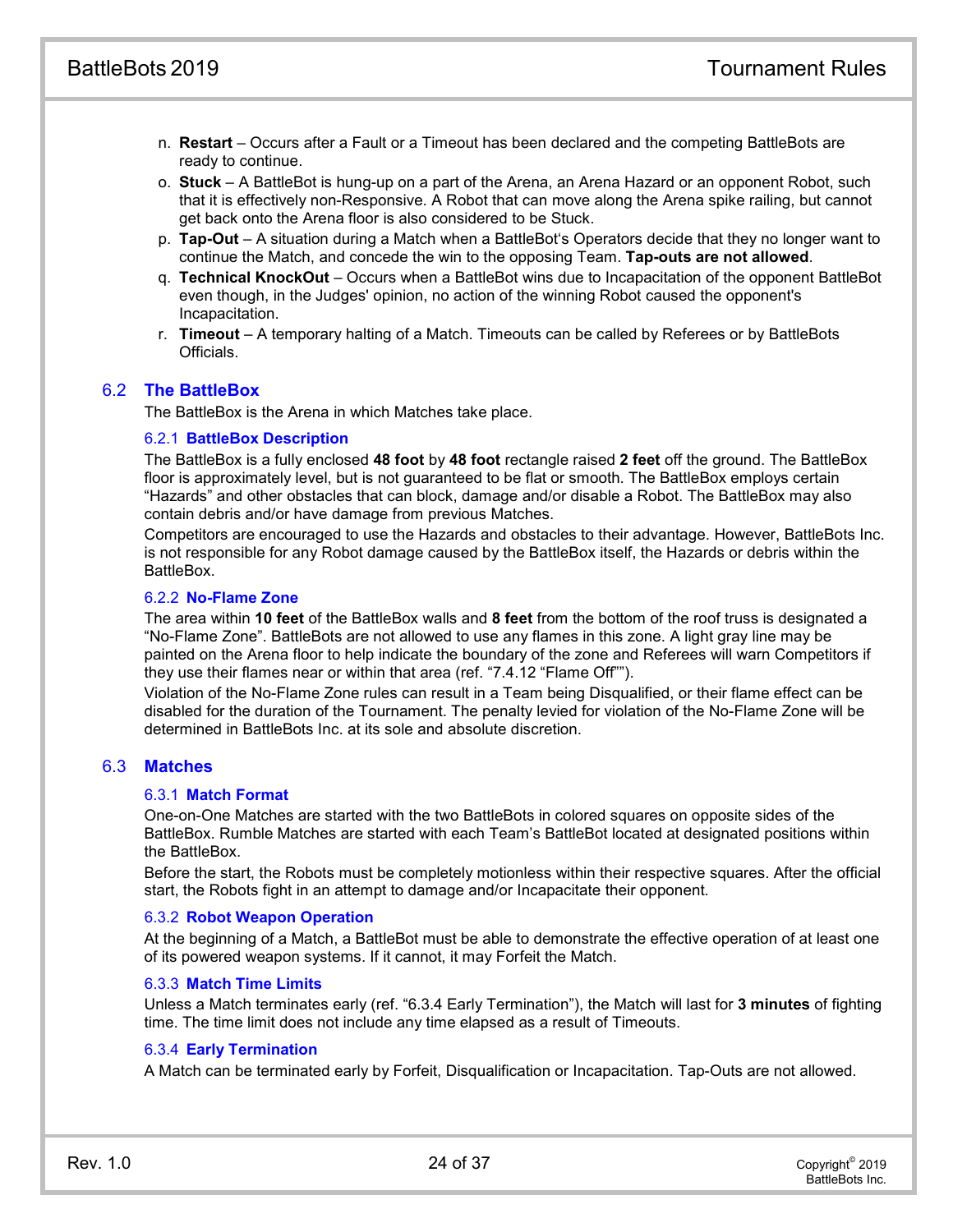#### 6.3.5 **Time Between Matches**

Teams and their respective Robots may be required to compete in multiple Matches in one day. However, no Team will be required to compete in more than one Match in any **60 minute** period. Teams who are not prepared to compete after this period may be required to Forfeit.

There is no specified maximum time between Matches, and due to the scheduling of the Tournament and/or production related activities, Teams may have different amounts of time between their respective matches. BattleBots Officials will use reasonable efforts to schedule matches in a manner that minimizes the between-Match time differences.

#### 6.3.6 **Match Postponement**

If a Team will not be able to compete in a Match as originally scheduled, e.g., due to problems with their BattleBot, they may request that the Match be postponed to a later time. All such requests are subject to the approval of BattleBots Officials, taking into account factors such as production and Tournament schedules, fairness considerations, etc.

After a Team has been granted a Match postponement, any subsequent requests for additional postponements must also be approved by the opposing Team in the affected Match, in addition to the approval process set forth above. Additionally, BattleBots Inc. reserves the right to postpone any Match for any reason in their sole and absolute discretion. Any such postponement will not count as a Teamrequested postponement.

#### 6.4 **Tournament Judges**

Tournament "Judges" provide informed subjective decisions on the outcome of all Matches that do not terminate early pursuant to "6.3.4 Early Termination".

#### 6.4.1 **Number of Judges**

There will be at least **3 Judges** for each Match. One or more additional "Guest" Judges may be added as determined by BattleBots Officers.

#### <span id="page-25-0"></span>6.4.2 **Designated Head Judge**

BattleBots Officers may appoint one of the Judges to be the "Head Judge". The Head Judge will decide a Match winner in the case of a tie between the Judges.

#### 6.4.3 **Judges' Duties**

Specific Match judging methods and criteria are defined in the chapter: "7.0 Contest Procedures". The Judges' general duties are:

- a. Deciding the outcome of Matches that do not end in Early Termination.
- b. Watching for rules violations during the matches.
- c. Provide information to BattleBots officials regarding the disqualification of Teams and their Robots

#### 6.5 **Referees**

Referees observe and supervise the Competitors before, during and after Matches.

#### 6.5.1 **Referee Assignment**

There will be **2 Referees** assigned to each Match.

#### 6.5.2 **Referees' Duties**

Specific duties and actions of Referees are specified in the chapter: "7.0 Contest Procedures". The general duties of Referees are:

- a. Starting Matches
- b. Stopping Matches early
- c. Declaring a win by KnockOut
- d. Declaring and administering Timeouts
- e. Watching for safety violations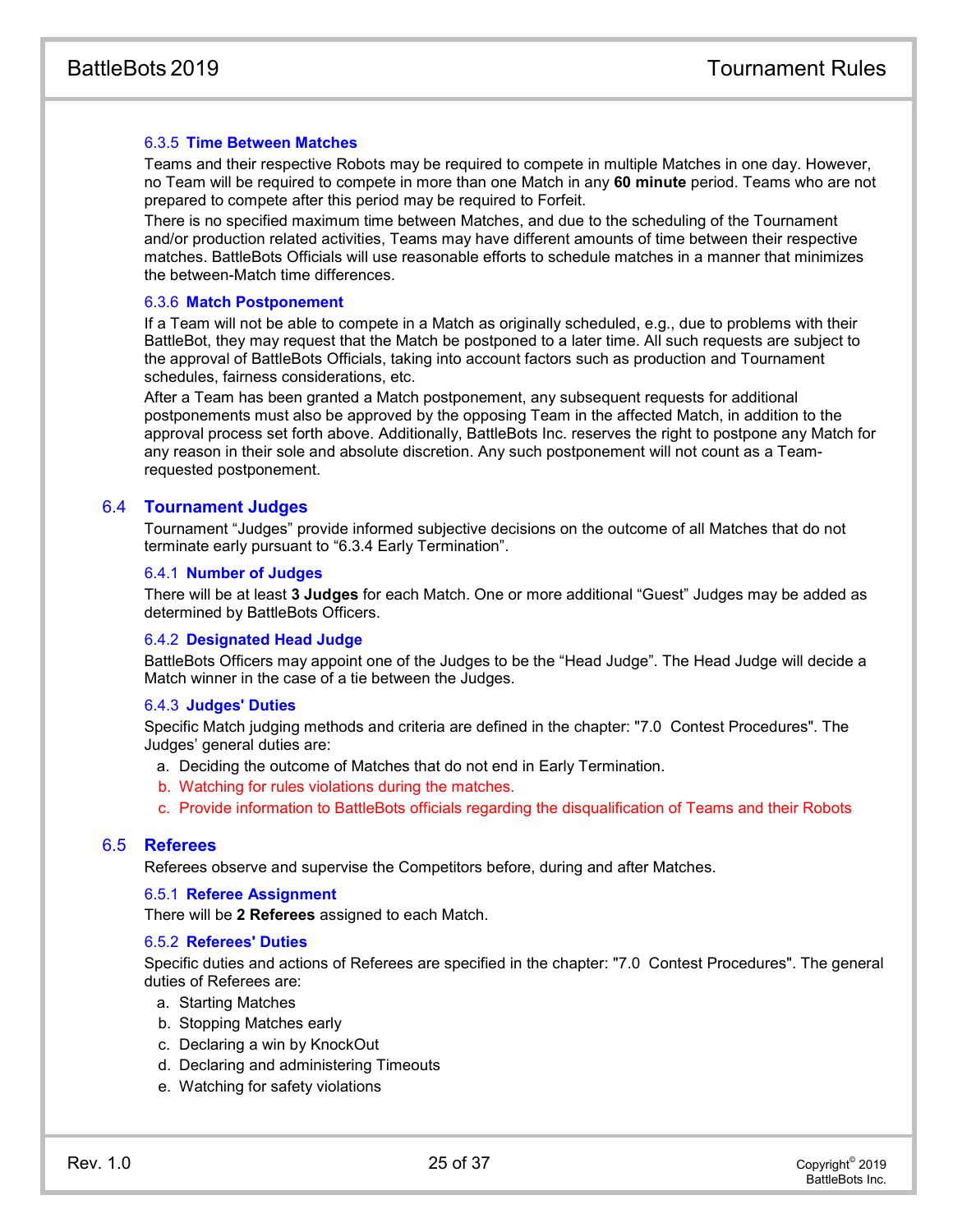#### 6.5.3 **Referee Authority**

If at any time before or during a Match, a Referee observes disruptive or other inappropriate behavior by any Operator or Team support person in or around the Arena, the Referee has the authority to require that person to leave the Arena area immediately.

#### 6.6 **CrewBots**

CrewBots coordinate the movement and safety of Robots near and inside the BattleBox.

#### 6.6.1 **Robot Entry and Activation**

Prior to a Match, CrewBots may escort the Robots and appropriate Team members into place within the BattleBox. They then supervise and coordinate the Activation of the Robots and the exit of the Team members form the BattleBox

When the CrewBots are satisfied that everything is ready for the start of the Match, the CrewBot(s) will secure the BattleBox doors.

#### 6.6.2 **BattleBox Entry During a Timeout**

If a Timeout is declared, CrewBots may enter the BattleBox to escort a Team member to their BattleBot to assist in separating the Robot from a Hazard, from the Arena itself, or from the opponent Robot. CrewBots may also enter the BattleBox for other reasons related to the safety or functioning of a Match.

#### 6.6.3 **Post-Competition Actions**

At the end of the Match, the CrewBots open the BattleBox doors when they deem it safe to do so. No Team member is allowed to open the BattleBox doors.

CrewBots then supervise the Deactivation and damage-checking of the Robots. In certain circumstances a CrewBot, rather than a Team member, will Deactivate the Robot.

After Deactivation, the CrewBots coordinate the exit of the Robots and Team members out of the **BattleBox** 

#### 6.6.4 **CrewBot Authority**

If at any time during a Tournament, a CrewBot observes disruptive or other inappropriate behavior by any Team member in the Arena area, the CrewBot has the authority to require that Team member to leave the Arena area and/or recommend that the Team be Disqualified from the Tournament.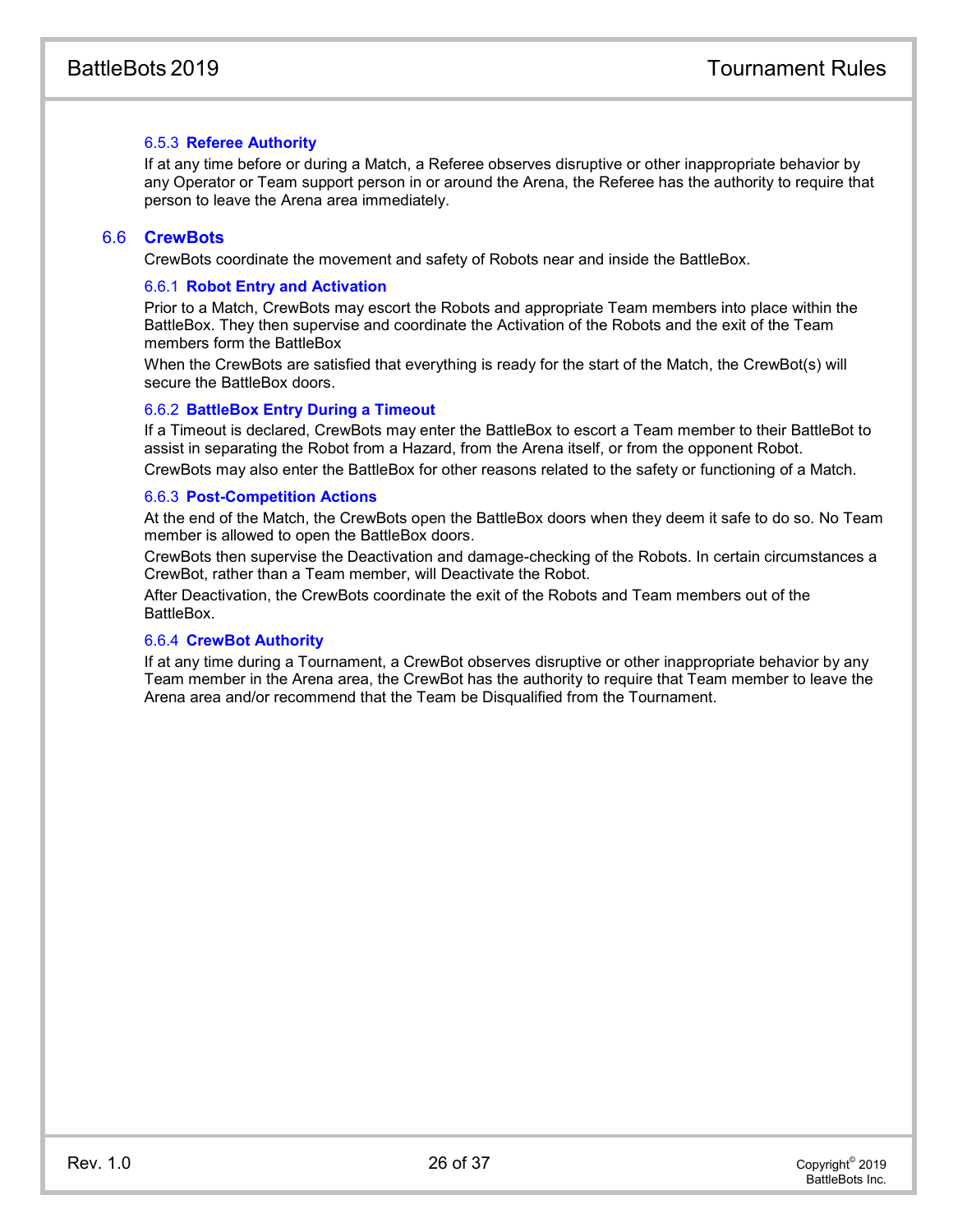# **7.0 Contest Procedures**

#### 7.1 **Application of Procedures**

Contest procedures generally apply to both One-on-One and Rumble Matches. However, there are some differences for the Rumble Matches due to the additional Robots and Operators. Distinctions may also be made between individual BattleBots and MultiBots.

## 7.2 **Prior to Match Start**

#### 7.2.1 **BattleBox Pit Crew**

All of a Team's Pit Crew members can be used to move the BattleBot into and out of the BattleBox. During the Activation and Deactivation of a BattleBot, at most **one** Pit Crew member per BattleBot can be present in the BattleBox.

#### 7.2.2 **MultiBot Segment Weights**

If a BattleBot is a MultiBot, and if no segment of the MultiBot obviously weighs more than the combined weight of all of the other segments, then the Judges must be informed prior to the Match of the weights and descriptions of each of the segments.

#### 7.2.3 **Failure to Start Engine**

If a Team is unable to start their Robot's Fuel-Powered Engine within **60 seconds**, the Team can request a Postponement. The Postponement must be approved by BattleBots Inc. or the Producers.

#### 7.2.4 **Initial Robot States**

Prior to the start of a Match, all BattleBots must be in position and not moving. Specifically:

- a. For a One-on-One Match, each BattleBot must start completely inside its starting square. For a Rumble Match, each BattleBot must start at the location defined by BattleBots officials.
- b. Each BattleBot must be motionless on the floor.
- c. All external components of weapons must be motionless.
- d. Any Fuel-Powered Engine must be running at idle speed.
- e. Any flame system must not be ignited.
- f. Spring-powered devices may have been armed via remote control.
- g. Autonomous functions may have been remotely enabled.

#### 7.3 **Beginning of the Match**

#### 7.3.1 **Starting Lights**

"Starting Lights" are a grouping of lights visible to the Operators. Unless otherwise authorized by the Referees, Robot combat will only take place in the Arena when the Starting Lights are Green.

#### 7.3.2 **Countdown to Start**

The Referees will determine when each BattleBot and Team is ready to start, at which time an Operator from each Team will press a button to indicate their Team's readiness to begin the Match. After both Teams have indicated their readiness, the Match will start when the Starting Lights turn from Red to Green. In some circumstances, the Referees may verbally start the Match.

#### 7.3.3 **Match Start**

The Match officially starts at the moment the Starting Lights first turn to Green, or if the Referees verbally declare the start.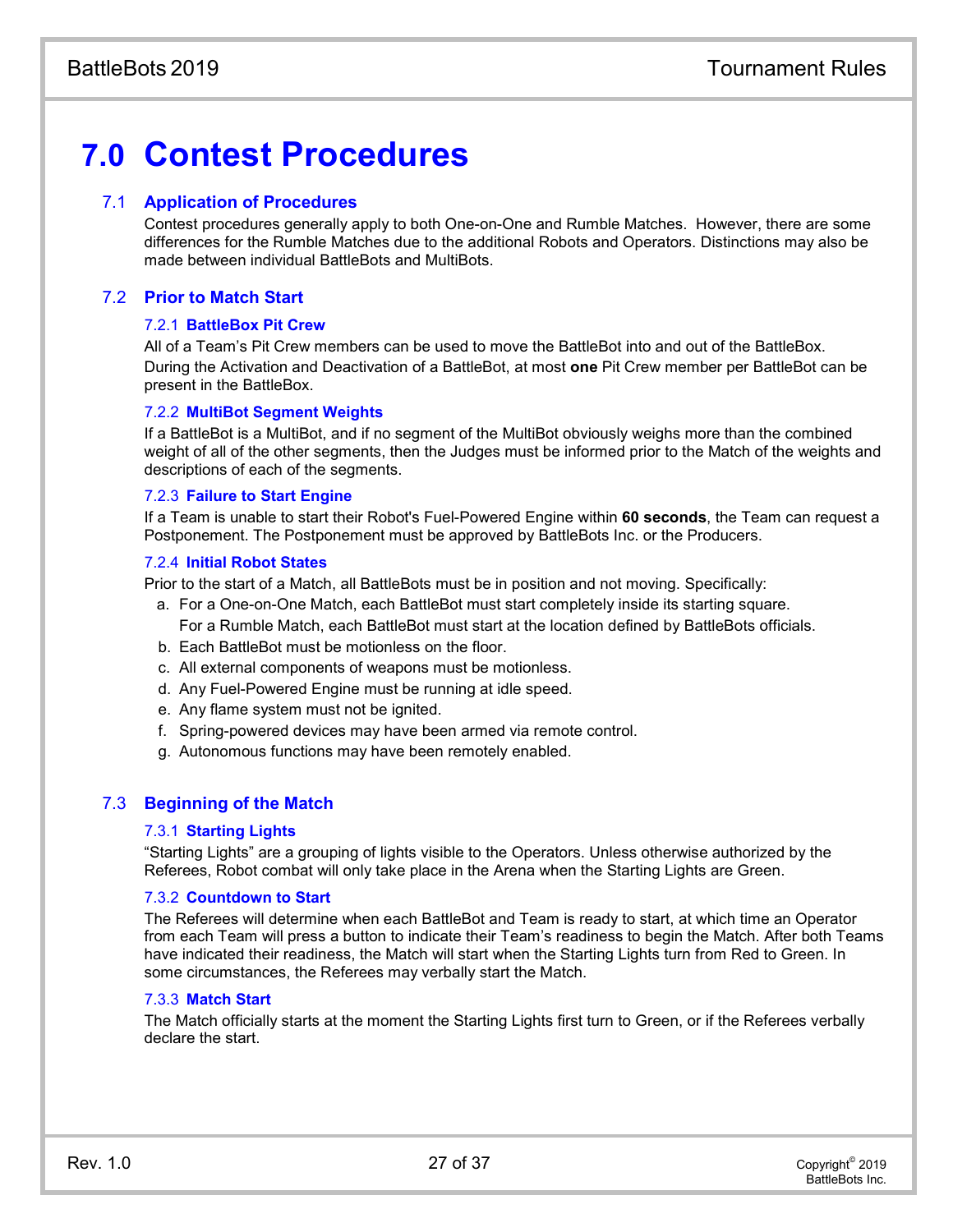#### 7.3.4 **Fault**

If a Referee or Judge notices premature Robot movement or any other violation of starting procedure, he or she may declare a Fault, and require a Restart. Operators must cease all Robot movement and follow the instructions of the Referees for a Restart.

If a BattleBot Faults more than **two times** in a single Match, the Team may Forfeit the Match.

#### 7.3.5 **Restart After a Fault**

A Restart must begin with all BattleBots back in their starting positions and complying with all the requirements of "7.2.4 Initial Robot States". The Referees may choose to verbally restart the Match.

#### 7.4 **During the Match**

The descriptions in this section 7.4 all apply to One-on-One Matches and most apply to Rumble Matches. Differences for the Rumble Matches are described in section 7.7.

#### 7.4.1 **Referee Decisions**

Each Referee must observe his or her Operators and their BattleBot to check and respond to one or more of the following:

- a. Pinning, Lifting or Grappling
- b. One or both Robots Stuck
- c. Incapacitation
- d. Deliberate avoidance
- e. Disallowed flame operation
- f. Radio Interference

Each is described in more detail below.

#### 7.4.2 **Timeouts**

Any Referee can call for a Timeout to stop the Match. All Operators must immediately stop the movement of their Robots and their weapons. Flying Robots must land. The subsequent actions of the Referees, Operators and BattleBots Officials will depend upon the circumstances that resulted in the Timeout.

#### 7.4.3 **Pinning**

Robots may not win by pinning their opponents. Referees will allow pinning for a maximum of **10 Counts** per pin then the Referee will instruct the attacker to release. If, after being instructed to do so, the attacker is able to release but does not, the Team may be Disqualified.

A weapon that is designed to partly or completely cover (smother) an opponent Robot is allowed. However, covering a Robot may be considered Pinning, depending upon which Robot is in control.

#### 7.4.4 **Lifting**

Robots may not win by lifting their opponent's Robot off the floor. Referees will allow lifting in one location for a maximum of **10 Counts** per lift unless the lifting Robot is actively moving around the Arena. If the Robot is actively moving during the lift, the time limit is **30 Counts** after the start of the lift. At the end of the count, the Referee will instruct the lifting Robot to stop the lifting. If, after being instructed to do so, the attacker is able to stop the lifting but does not, their BattleBot may be Disqualified and Forfeit the Match. High-centering of an opponent using a MiniBot is considered to be Lifting.

#### 7.4.5 **Grappling**

Robots may not win by using a weapon or other means to grab and hold the opponent Robot. Referees will allow the Grappling to continue for maximum of **30 Counts**. After the count, the Referee will instruct the Grappling Robot to release. If, after being instructed to do so, the attacker is able to release but does not, their BattleBot may be Disqualified and Forfeit the Match.

#### 7.4.6 **Pausing a Count**

A Referee can temporarily pause a count if needed to evaluate a Robot's situation, or to consult with a Robot's Operator or with BattleBots officials.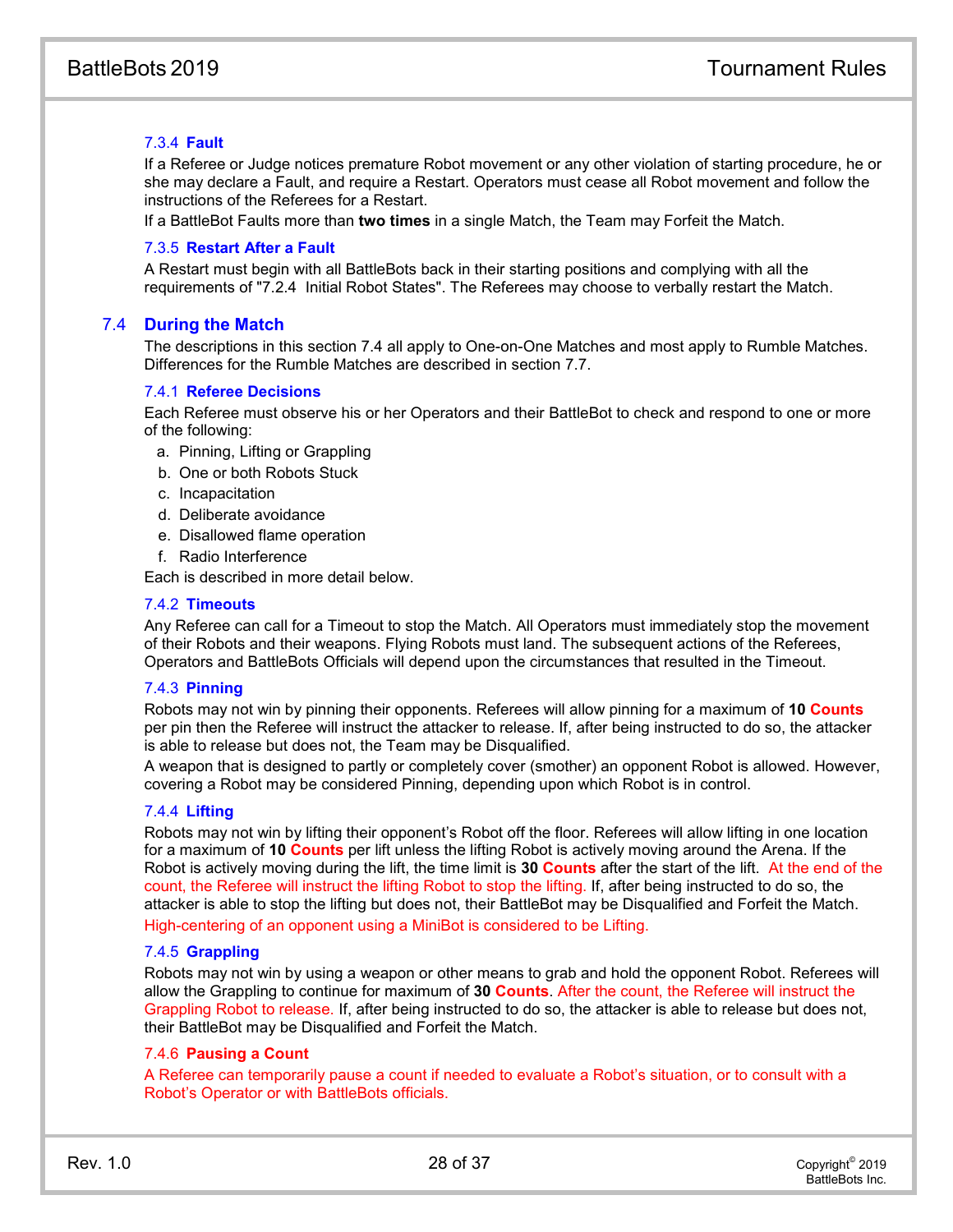#### 7.4.7 **Early Count Termination**

A Referee has the option of terminating a count early if the Referee determines that the pinning, lifting or grappling is not serving the purpose of damaging or disabling an opponent, but is just delaying the Match progress.

#### 7.4.8 **Single Robot Stuck**

If a single BattleBot or MultiBot segment becomes Stuck during a Match, the action taken will depend upon timing and other factors:

- a. During a Match, if the BattleBot or MultiBot segment becomes Stuck to any part of the BattleBox, the Operators must be able to use the remote control to free their stuck Robot in **20 seconds** or less. Otherwise, the BattleBot or MultiBot segment may be declared Incapacitated.
- b. If a BattleBot or MultiBot segment becomes Stuck within the first **60 seconds** of the Match, and remains Stuck for the specified 20 seconds, the Match may be stopped. If both competitors agree, the stuck Robot will be freed and the Match will be immediately re-started for the full time limit.

There is no prohibition against a Robot attempting to free a Stuck opponent Robot.

#### 7.4.9 **Multiple Robots Stuck**

If two BattleBots become simultaneously Stuck during a Match, the action taken will depend upon the situation, as follows:

- a. If two single BattleBots, or a single BattleBot and a MultiBot segment are Stuck together, or are both Stuck on the BattleBox, the Referees will declare a Timeout.
- b. If two or more segments of the same MultiBot become Stuck together, or become simultaneously Stuck on the BattleBox, no Timeout will be declared.
- c. During the Timeout, and if safe to do so, the CrewBots will attempt to separate and, if necessary, right the Robots. The Match will then Restart if both of the Stuck Robots are able to continue.
- d. If it is unsafe to unstick the Robots and more than **60 seconds** have elapsed in the Match, the Judges will decide the Match winner.
- e. If it is unsafe to unstick the Robots and less than **60 seconds** have elapsed in the Match, a Rematch will be scheduled. If a Rematch is not possible, the Judges will decide the Match winner.

#### <span id="page-29-0"></span>7.4.10 **Restart After Robots Stuck**

When two Robots are separated after being stuck together, the CrewBots will turn upright any inverted Robots. The CrewBots will also attempt to locate and orient the two Robots such that they cannot immediately make contact on restart without first maneuvering.

The Referees will verbally restart the Match.

#### 7.4.11 **Responsiveness**

A Robot is considered Responsive if it can display some kind of controlled translational movement along the Arena floor. A damaged Robot moving about the arena is considered to be non-Responsive if the Operator cannot demonstrate the ability to basically control the direction of movement. Just randomly moving the Robot is not sufficient. A Robot that can only rotate in place due to partial failure of the drive mechanism is also considered to be non-Responsive.

#### 7.4.12 **Radio Interference**

If Radio Interference occurs during a Match, a Team must immediately tell the Referee. A Timeout will be called and a reasonable attempt will be made to eliminate the interference. In the case of an unresolved Radio Interference issue, BattleBots Officials reserve the right to declare that one Robot is the Match winner.

#### 7.4.13 **Flame Effects**

Flame effects are intended for "showmanship" rather than as a weapon. However, if a Robot using flame effects damages an opponent, that damage will be considered valid.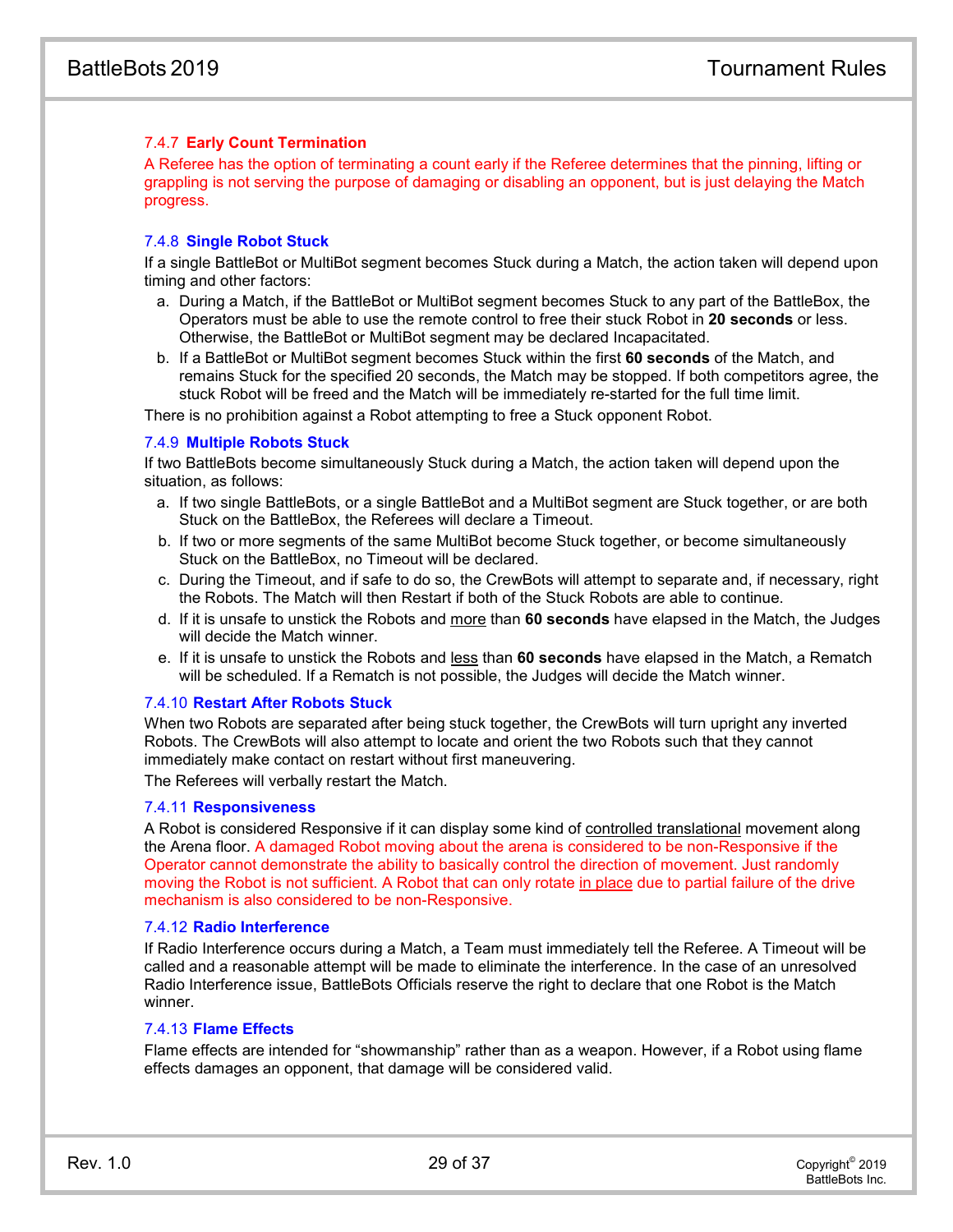#### <span id="page-30-0"></span>7.4.14 **"Flame Off"**

If a Referee notes that a Robot operates its flame system within the No-Flame Zone (ref. 6.2.2), the Referee will declare "Flame Off", and the Operator must turn off the flame immediately. Failure to comply may result in the Team forfeiting their Match.

#### 7.4.15 **Flame System Failure**

If an Operator is unable to turn off their flame system, the match will be stopped and the offending Robot is to be driven to the center of the BattleBox (and away from the opponent Robot) until the flame system runs out of gas.

Depending upon the circumstances, BattleBots Officials may chose to re-start the Match, or to declare the other Robot the Match winner by default.

#### 7.4.16 **Robot Fire**

If a Robot begins to smoke or catches fire, the Match may be stopped, and the opponent Robot(s) will be moved as far from the burning Robot as practical.

If safe, CrewBots may attempt to extinguish the fire. However, BattleBots Officials have no obligation to attempt to extinguish the fire, or to permit anyone to enter the Arena while the Robot is burning.

#### 7.5 **One-on-One Match Winner**

At the conclusion of each One-on-One Match, the winner will be decided by the following criteria:

#### 7.5.1 **Forfeit Due To Rules Violation**

If one or more Judges believe that one Team's BattleBot was violating a Tournament Rule, they will inform BattleBots officials, who may then declare the opposing Team the winner by Forfeit. The Forfeit can be declared either during or immediately following the Match.

#### 7.5.2 **Forfeit Due To Engagement Avoidance**

If a Referee believes that an Operator is deliberately avoiding the engagement of their BattleBot with the opponent Robot, the Referee will notify that Operator that their BattleBot must make physical contact with, or otherwise engage, the opponent Robot. If the Operator does not attempt to comply, the Referee may declare that the Operator's Team Forfeits the Match.

#### 7.5.3 **Single Incapacitation KnockOut**

During a Match, a Robot or MultiBot segment must at any time be able to demonstrate that it is Responsive. This is confirmed as follows:

- a. At any time and for any reason, a Referee can request that a Team's Operators show that their Robot or MultiBot segment is Responsive.
- b. After the request, the Referee will start a count-down from **20** (of which the final **10** counts will be called out loud) for the Operators to demonstrate that the Robot or MultiBot segment can exhibit controlled translational movement.
- c. If the Robot or MultiBot segment cannot demonstrate that it is Responsive before the end of the countdown, it will be declared Incapacitated.

If one Team's BattleBot becomes Incapacitated, then the opponent Team will be declared the winner. The win will be considered a KnockOut.

The Referees' decision in regards to when an Incapacitated Robot is deemed Knocked Out shall be final and not subject to challenge or appeal.

#### 7.5.4 **Non-Responsive Count Termination**

Referees have the option of terminating a count early if both Referees agree that a Robot or MultiBot segment is non-Responsive and obviously will not recover.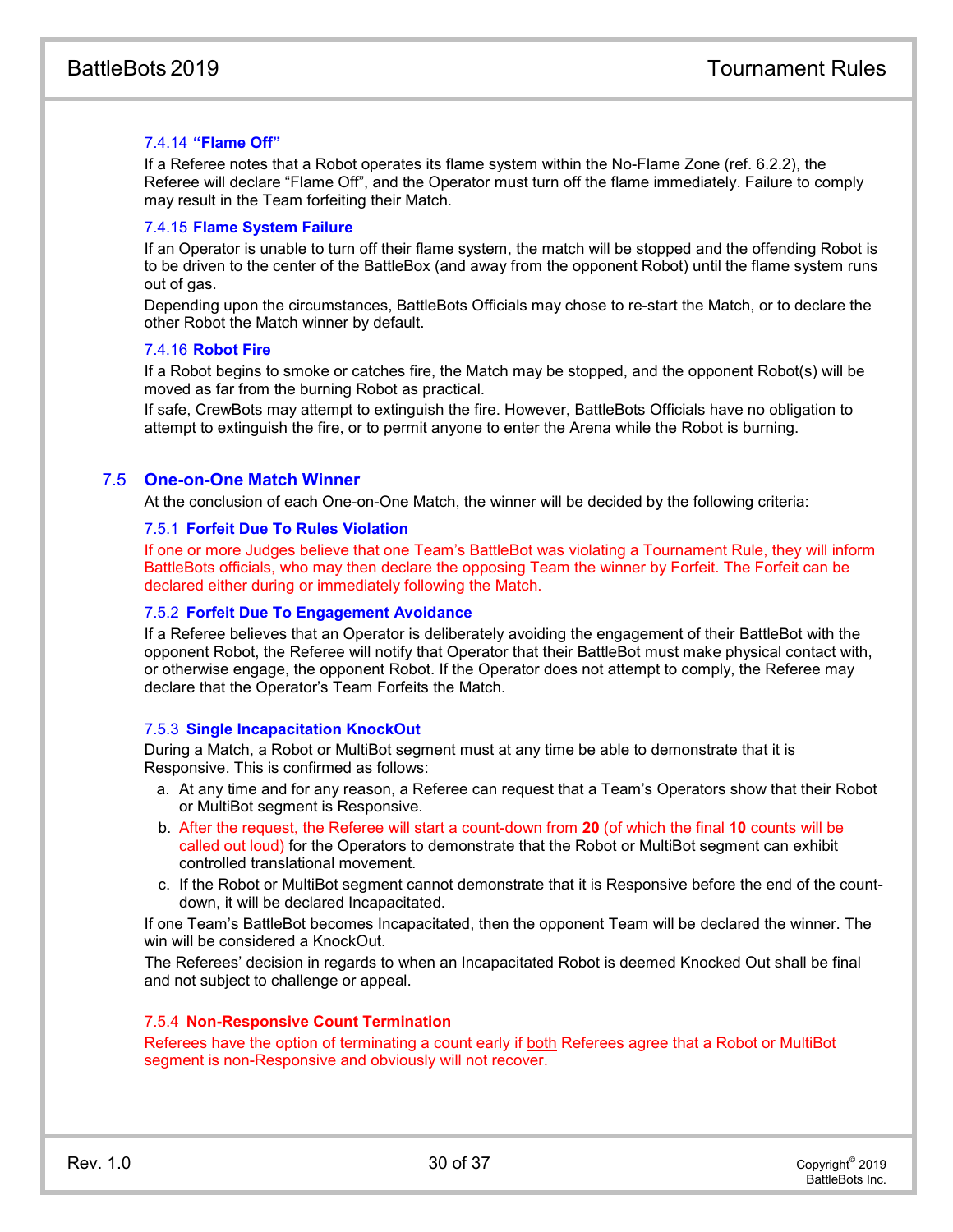#### 7.5.5 **MultiBot Incapacitation**

A BattleBot with a MultiBot configuration will be considered Incapacitated when more than **60% by weight** of the combined MultiBot segments has been declared Incapacitated.

#### 7.5.6 **Flying Robot Incapacitation**

A flying Robot will be considered Incapacitated when it can no longer fly or move along the Arena floor in a controlled fashion.

#### 7.5.7 **Multiple Incapacitation**

If both Robots become Incapacitated, but not simultaneously, the Robot that became Incapacitated last will be declared the winner. The determination of which Robot was last-Incapacitated will be decided by the Judges in their sole and absolute discretion. The Judges may review Match video footage to determine the order of Incapacitation.

A win due to Multiple Incapacitation will be considered a Technical KnockOut.

#### 7.5.8 **Simultaneous-Action Incapacitation**

If some action by one or both of the Robots ("Action") causes both Robots to become Incapacitated within **5 seconds** of the Action, a "Simultaneous-Action" Incapacitation will be declared, and the following procedure will be used to determine a winner:

- a. If the Action occurred more than **60 seconds** after the start of the Match, the Judges will decide the winner.
- b. If less than **60 seconds** have elapsed during the Match, a rematch may be scheduled. If a rematch is not possible, BattleBots officials will decide the winner.

A win due to Simultaneous-Action Incapacitation will be considered a Technical KnockOut.

#### 7.6 **Judges' Determination of Match Winner**

Certain criteria and methods are used by the Judges to decide a Match winner in the event a winner is not determined during the course of a Match (i.e., neither Robot is Incapacitated, Knocked Out, Disqualified, etc. during the duration of the Match).

#### 7.6.1 **Judging Criteria**

The judging criteria uses four factors, each which is assigned a point value, as follows:

#### **Damage – 3** Points

Through deliberate action, a Robot either directly, or indirectly using the Arena Hazards, reduces the functionality, effectiveness or defensibility of an opponent. Damage is not considered relevant if a Robot inadvertently harms itself. Also, if a pressure vessel or a rapidly spinning device on a Robot fragments, any damage to an opponent will not be considered "deliberate".

#### **Aggression – 2** Points

Aggression is judged by the frequency, severity, boldness and effectiveness of attacks deliberately initiated by a Robot against its opponent. If a Robot appears to have accidentally attacked an opponent, that act will not be considered Aggression. Consideration is also given if the attacking Robot is risking serious damage on each attack.

Continuous ramming attacks using a wedge or other passive armor and without using a powered weapon can reduce a Robot's comparative Aggression score.

#### **Control – 2** Points

Control means a Robot is able to attack an opponent at its weakest point, use its weapons in the most effective way, avoid Arena Hazards, and minimize the damage caused by the opponent or its weapons.

Additional descriptions of these terms are provided in the BattleBots Judges' Guide.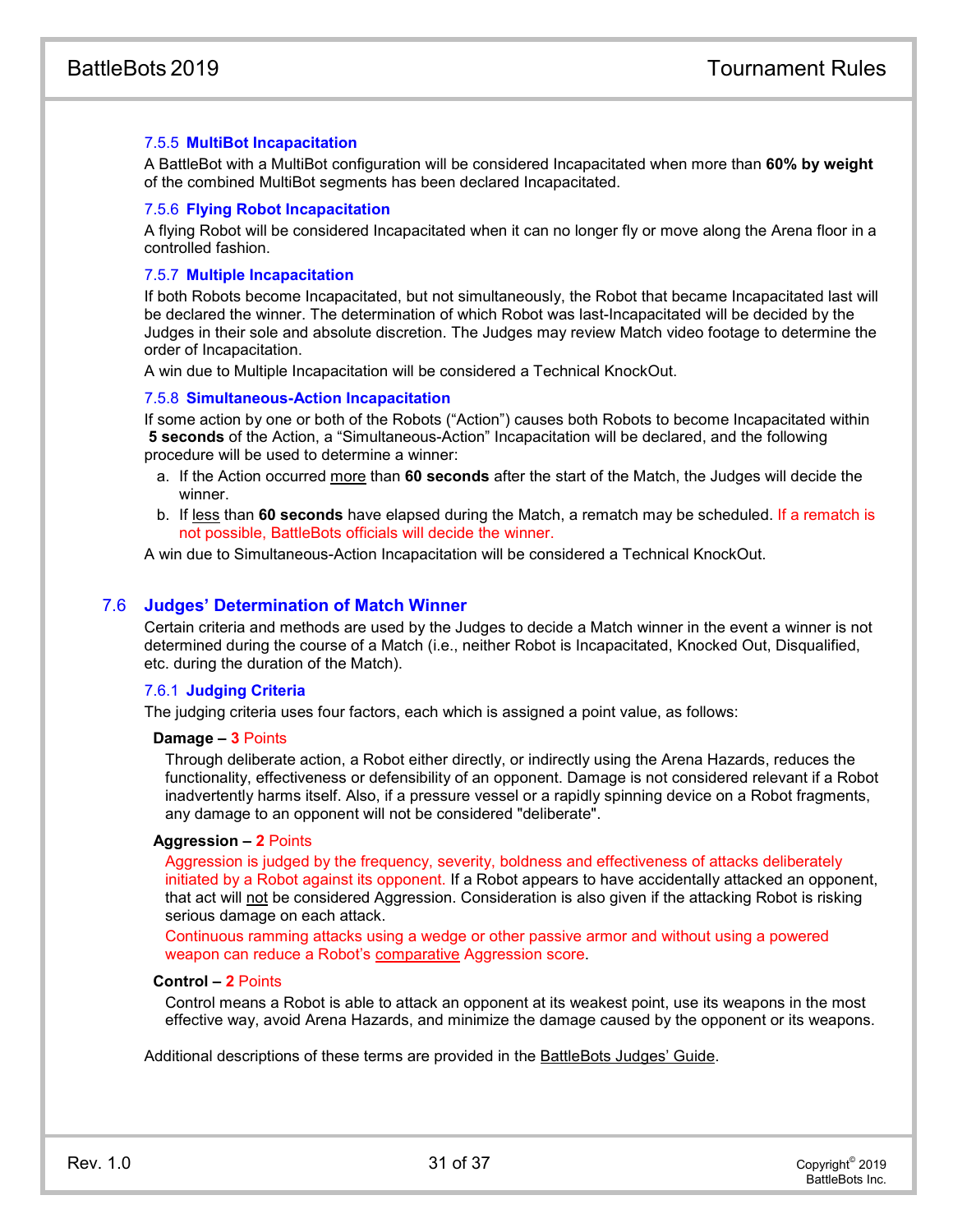#### 7.6.2 **Points Calculation**

For each of the above criteria, the Judge assigns points to one Robot or the other. The Damage points can be allocated to both Robots if the Judge determines that both Robots have differing degrees of damage. Each Judge then adds up their points, and the Robot with the most points is that Judge's choice for the winner. The Match winner is then selected as the choice of the majority of the Judges.

For example, a Judge might give two Damage points and both Control points to the Red-square Robot, but gives one Damage point and both Aggression points to the Blue-square Robot. In this case, the Judge would declare the Red-square Robot to be their winner even though the Red-square Robot showed little aggression.

If no Robot has a majority vote of the Judges, the outcome of the Match will be decided by the Head Judge (ref. ["6.4.2](#page-25-0) [Designated Head Judge"](#page-25-0)).

#### 7.6.3 **Decisions are Final**

All Judges' decisions in regards to the outcome of a Match are final and binding upon all Competitors. Judges' decisions are not subject to challenge or appeal.

#### 7.7 **Rumble Match Differences**

When three or more Teams compete in a Rumble Match, some of the rules and procedures are different to account for the larger number of BattleBots and Operators.

#### 7.7.1 **Starting Positions**

Robots start the Match in assigned positions located around the edges of the Arena. All segments of any MultiBot must be touching each other.

#### 7.7.2 **Match Start**

When all of the Teams indicate to the Referees that they are ready, the Referees will verbally start the Match, rather than using the Starting Lights.

#### 7.7.3 **Faulting Robot**

If the Referees or Judges determine that a Robot Faulted at the start of the Match, then that Robot cannot be declared the winner. There will be no Restart as the result of a Fault.

#### 7.7.4 **Stuck Robots**

If one or more Robots or MultiBot segments become Stuck, no Timeout will be declared to free the Stuck Robot(s).

#### 7.7.5 **Temporarily Disabled Robot**

If a Robot is temporarily unable to move or operate its weapon, but later recovers, it can re-join the Rumble. This also applies if a Team pretends that their Robot is disabled in order to lure in other Robots. However, such a tactic can reduce their comparative Aggression score.

#### 7.7.6 **Single Robot Responsive**

In the specific case where only one Robot is Responsive at the end of a Rumble Match, that Robot will be declared the winner by Knock-Out.

#### 7.7.7 **Multiple Responsive Robots**

If at the end of the Match, more than one Robot is Responsive, or it cannot be determined which Robot was last-Responsive, the winner will be selected from the Responsive or the last-Responsive Robots as follows:

- a. Each Judge, based on their subjective evaluations of Damage, Aggression, and Control, will vote for the Robot they think won the Match.
- b. If one Robot receives more votes than any of the others, it will be declared the Winner.
- c. If there is a Judge's tie between two or more Robots, a BattleBots Executive Officer will break the tie by adding his vote.

The winner in this case will not be considered to have won by a Knock-Out.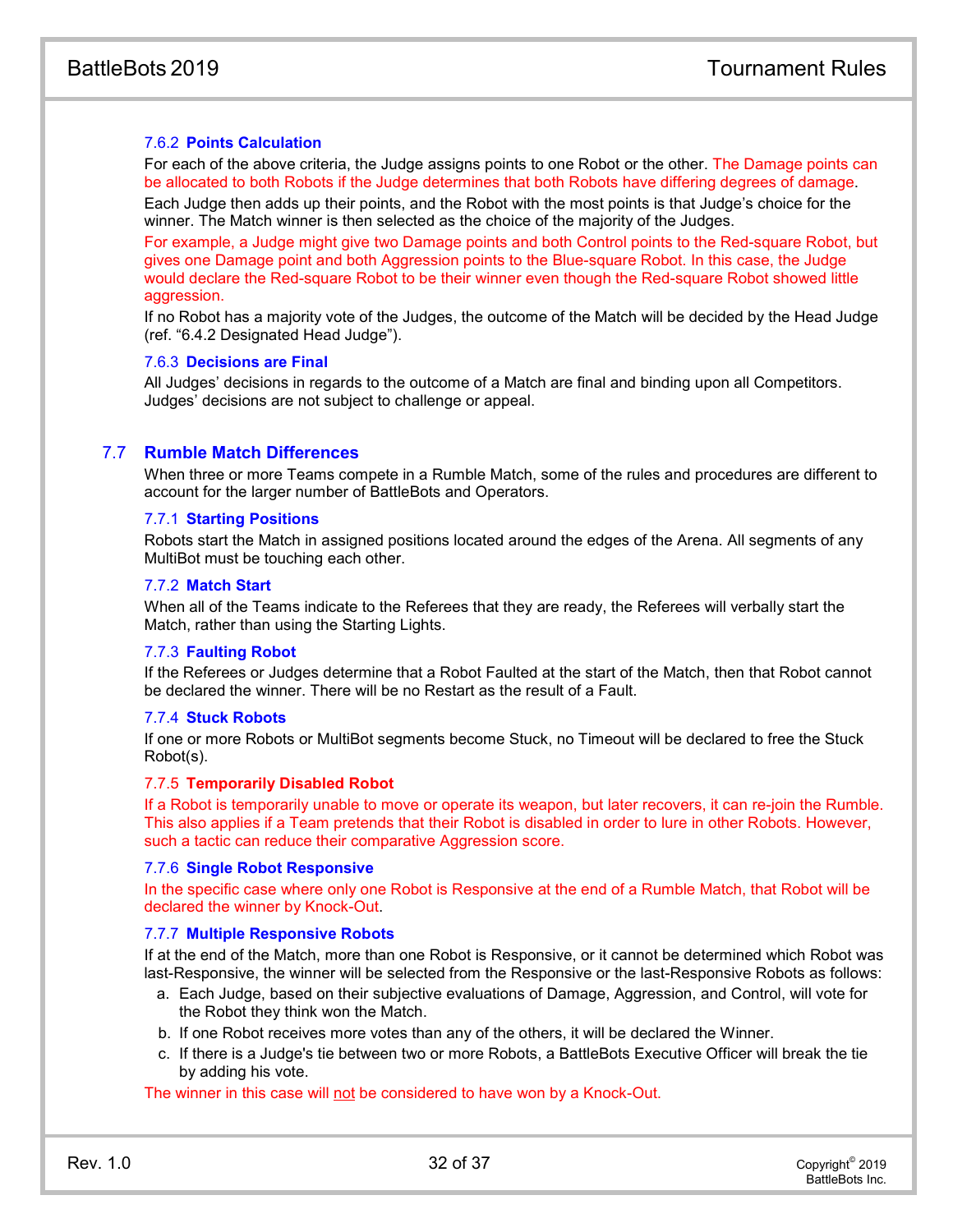#### 7.7.8 **No Robots Responsive**

If no Robot is Responsive at the conclusion of the Rumble Match, the last Robot to become non-Responsive will be declared the winner. The Judges will decide by majority which of the Robots was the last to become non-Responsive.

If it cannot be determined which Robot became non-Responsive last, the Judges will declare a winner selected from the last-Responsive Robots, using the method described in "7.7.7 Multiple Responsive Robots".

#### 7.7.9 **MultiBot Responsiveness**

If more than **60% by weight** of the segments of a MultiBot are declared Incapacitated, all of the segments (the complete MultiBot) will be declared Incapacitated. In this case, any remaining Responsive segments cannot offensively engage any opponent Robot. However, if any remaining segment can make one or more non-responsive segments Responsive (e.g., by up-righting an inverted segment), such that less than 60% of the segments by weight are Incapacitated, then the MultiBot will be declared as once again Responsive.

#### 7.8 **Disqualification and Forfeit**

#### 7.8.1 **Complying with Officials**

During a Match, any Team member who deliberately fails to comply with any Referee's or CrewBot's instruction may be Disqualified.

#### 7.8.2 **Safety/Tech Violation**

If a Judge, Referee or other BattleBots Official observes a safety or technical violation, he or she may declare a Timeout to discuss the matter with other BattleBots Officials and the Judges. If the Officials and Judges reach a unanimous decision, they may Disqualify the applicable Team.

#### 7.8.3 **Operator/Team Behavior**

If a Referee observes disruptive or other inappropriate behavior by a Competitor on the Arena platform, the Referee can call a Timeout to instruct the Team member to leave the platform. If the affected Competitor is an Operator, and the Robot cannot compete without that Operator, the Team may be declared to have lost by Forfeit.

#### 7.8.4 **Attacking Arena Hazards**

The deliberate attacking of any Arena Hazard by a Robot is strictly prohibited. If any Judge, Referee or other BattleBots Official believes that a Robot is deliberately attacking a Hazard, a Timeout may be called to discuss the situation with the Judges. If it is determined that the Robot was deliberately attacking a Hazard, the Team may be declared to have lost by Forfeit.

#### 7.8.5 **Attacking After a Match**

After a Match has concluded, if a Robot deliberately attacks an opponent Robot, the Team of the attacking Robot may be Disqualified or Expelled, at the judgment of BattleBots Officials.

#### 7.9 **BattleBots Authority**

BattleBots Officials may at any time, including during a Match, Disqualify any Team that they believe has committed a safety or technical violation.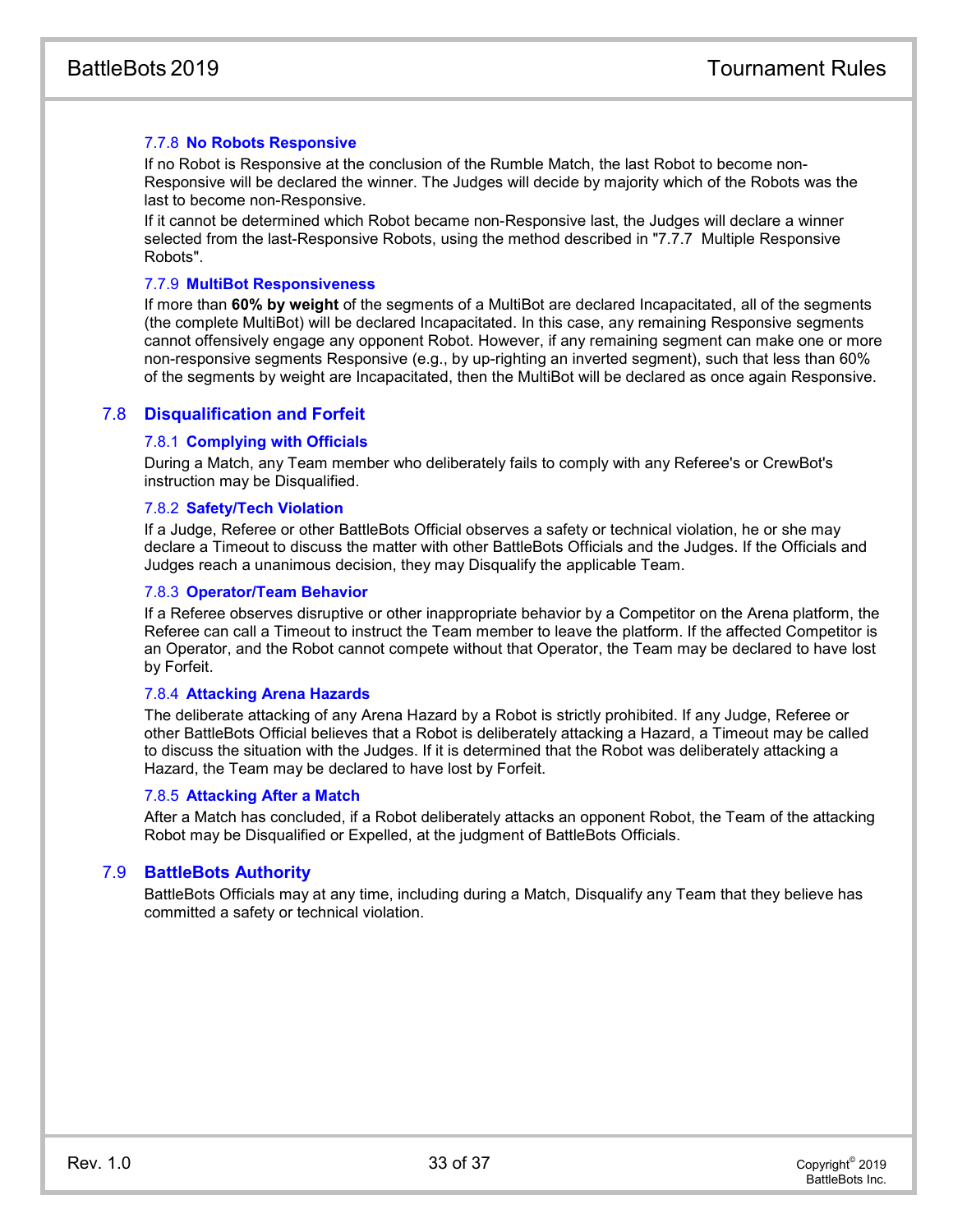# **8.0 Tournament Format**

#### 8.1 **Contestants**

The contestants in the Tournament are initially composed of:

- a) **48** Entrant Teams
- b) Multiple "Backup" Teams

#### 8.2 **Activity Types**

The Tournament consists of the following types of activities:

- 1. Fight Card.
- 2. Championship Rounds.
- 3. Other possible formats.

Each is described below.

#### 8.3 **Fight Card**

The Fight Card is used to determine new rankings for the BattleBots. It works as follows:

- a) Entrant and Backup Teams will each compete in up to four Matches.
- b) Matches can be in One-on-One or Rumble format.
- c) The Producer determines the match-ups, based on the existing rankings
- d) The results of the Matches will be used to calculate new rankings, described farther below.

#### 8.4 **Championship Rounds**

The Championship Rounds use a standard single-elimination, 4-round format with One-on-One Matches. Selection criteria for participating Teams are described below in paragraph 8.7.

#### 8.4.1 **Round 1 ("Sweet 16")**

This first round will consist of **8 Matches** between **16 Teams**.

#### 8.4.2 **Round 2 Quarter Finals ("Great 8")**

The **8 winners** of Round 1 will compete in **4 Matches**.

#### 8.4.3 **Round 3 Semi-Finals ("Final Four")**

The **4 winners** of Round 2 will compete in **2 Matches**.

#### 8.4.4 **Tournament Finals "Championship Match"**

The **2 winners** of the Semi-Finals will compete for the Tournament Championship.

#### 8.5 **Other Possible Formats**

At Producer's discretion, other types of competition formats may be included in the Tournament. Some format possibilities are:

- 1. Bounty One-on-One.
- 2. Tag-Team.
- 3. Round-Robin.
- 4. Grudge Match
- 5. Exhibition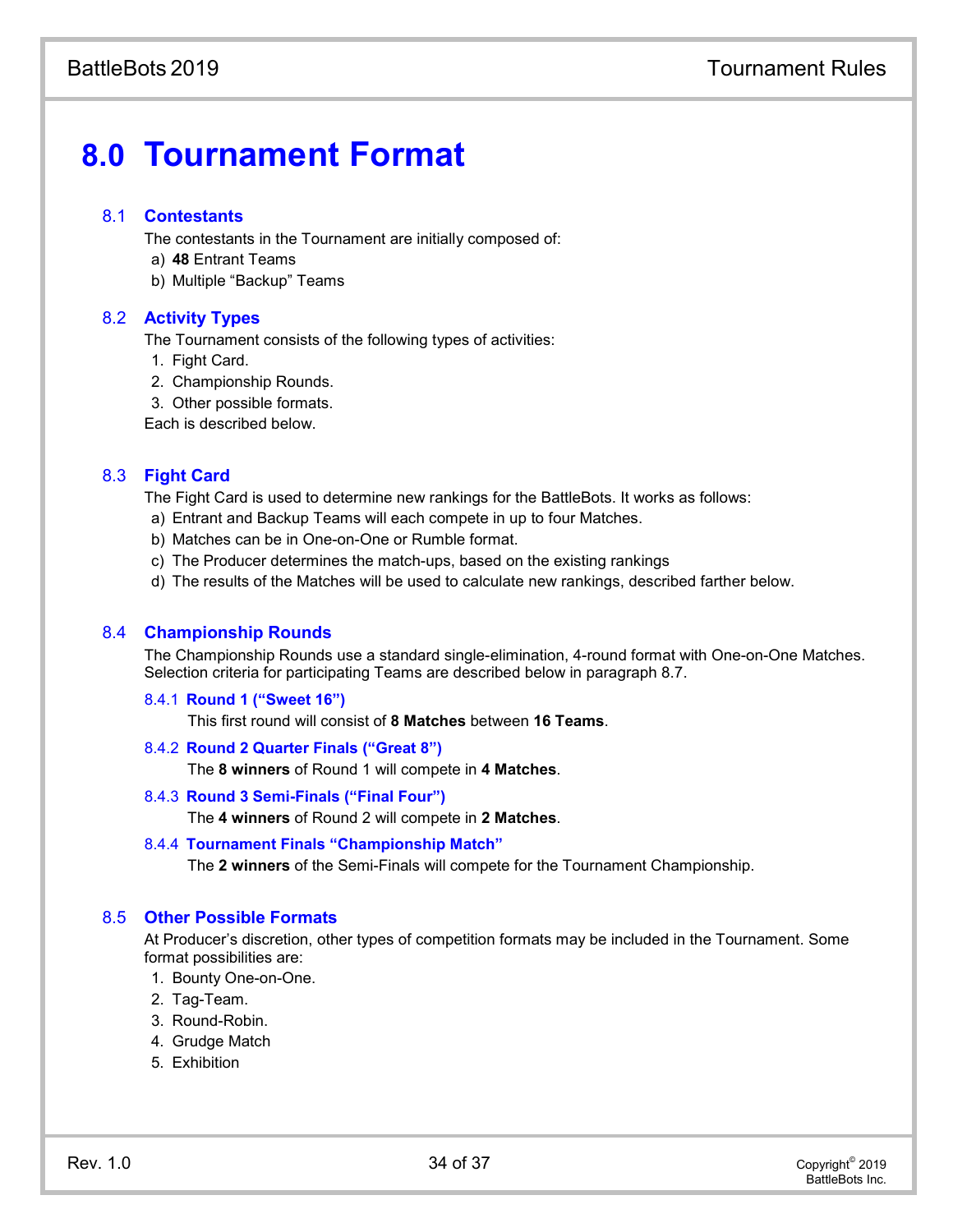## 8.6 **BattleBot New Rankings**

New rankings for each BattleBot at the Tournament will be computed based on performance in the Fight Card Matches.

## 8.6.1 **Ranking Factors**

Multiple factors are used to compute the new rankings. Some of these are:

- a. Average number of wins
- b. Average Knock-Outs
- c. Average time to Knock-Out
- d. Highest "Knock-Out Against" time
- e. Strength of schedule
- f. Judge's scores

## 8.7 **Championship Rounds Selection**

The Producers will select the **16** Teams for the Championship Rounds.

## 8.7.1 **Selection Criteria**

The selection criteria include, but are not limited to:

- a. New Robot rankings
- b. Safety considerations
- c. Team/Robot history
- d. Robot design and capabilities
- e. Robot appearance and/or originality
- f. Robot functionality
- g. Entertainment value of the Robot
- h. Entertainment value of potential Matches

All decisions in regards to selections will be final and not subject to challenge or appeal.

## 8.8 **Championship Replacement Team Selection**

BattleBots Inc. reserves the right (but not the obligation) to select a Replacement Team for any Round of the Tournament in which there is not an equal number of Robots due to Forfeit or Disqualification. Selection will be based upon the criteria defined above in [8.7.1], but can also include other factors at the Producer's discretion.

Typically, BattleBots Inc. will choose a replacement Team from one of the Teams that lost in the immediately preceding round of the Tournament, but reserves the right to select from any of the Backup Teams. For example, if one of the semi-finalist (Final Four) Teams cannot compete, the replacement Team might be selected from a Team eliminated in the Quarter Finals.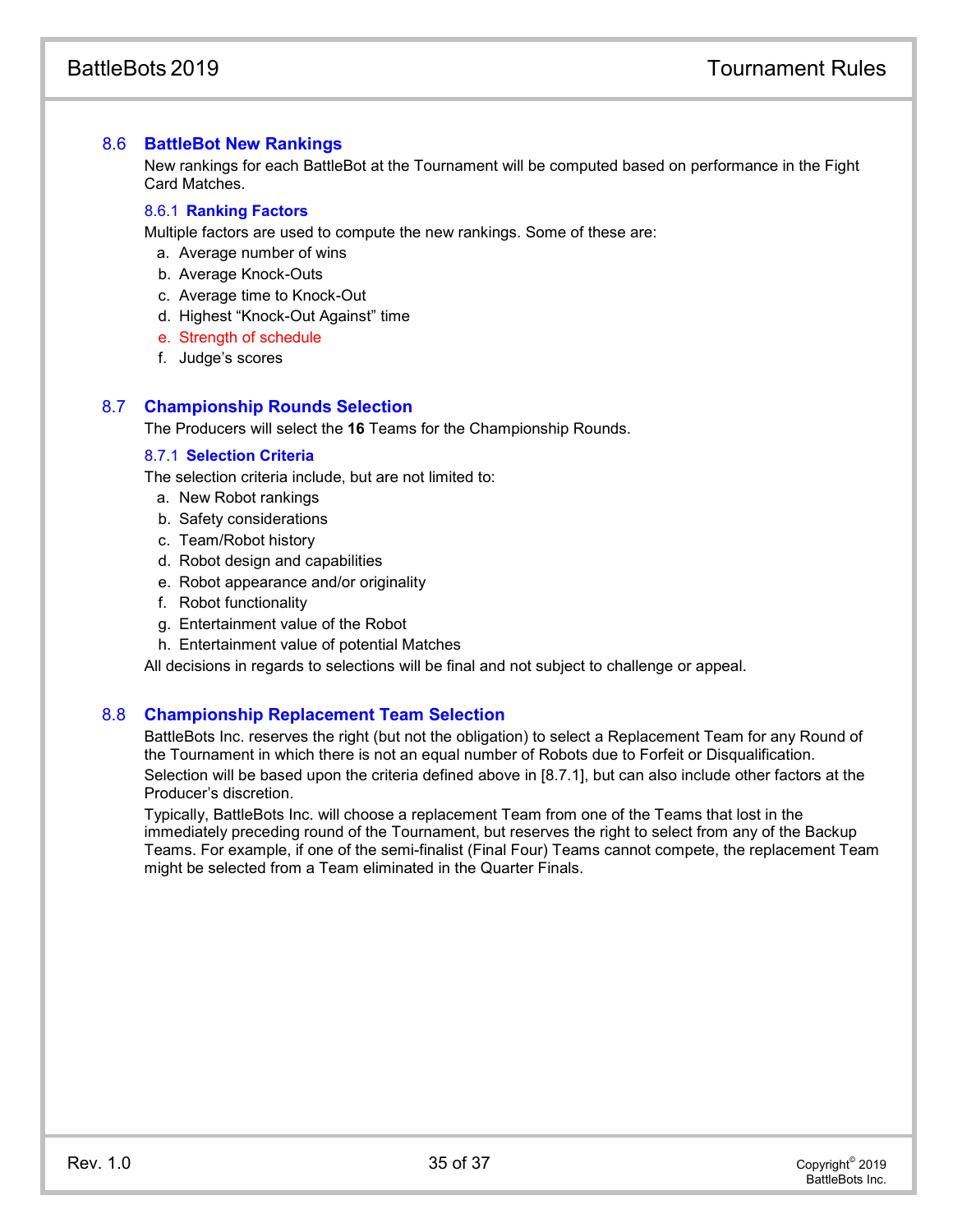#### 8.9 **Prize Structure**

There are prizes for all BattleBots that compete in combat at the Tournament. In addition, there will be trophies awarded to Teams based on their BattleBot's design and operation.

#### 8.9.1 **Tournament Prizes**

The Tournament shall award cash prizes as follows:

|                           | Win \$ | Lose \$ |
|---------------------------|--------|---------|
| <b>Exhibition Matches</b> | TBD    | TBD     |
| <b>Fight Card Matches</b> | TBD    | TBD     |
| Sweet 16                  | TBD    | TBD     |
| <b>Quarter Finals</b>     | TBD    | TBD     |
| <b>Semi-Finals</b>        | TBD    | TBD     |
| <b>Finals</b>             | TBD    | TBD     |

In addition, the Tournament Championship winning Team will receive the **Giant Nut Trophy**.

Producer, BattleBots Inc. and Network reserve the right to make changes to the total prize pool amount and/or the prize pool allocation prior to the commencement of the Tournament.

#### 8.9.2 **Design Awards**

A **Giant Bolt Trophy** will be awarded to certain artistic, innovative or otherwise exceptional BattleBots regardless of their performance in the Tournament.

The awards are designated and determined as follows:

#### **Most Destructive Robot**

The Judges as a group will decide this Award winner.

#### **Best Designer**

The winner for this award will be decided by a poll of all of the Entrant and Backup Teams. The Robot with the most votes wins. In case of a tie, BattleBots will make the tie-breaking vote.

#### **Founder's Award**

This award will be decided by BattleBots Inc. Officials.

No Robot will be eligible for more than one Design Award.